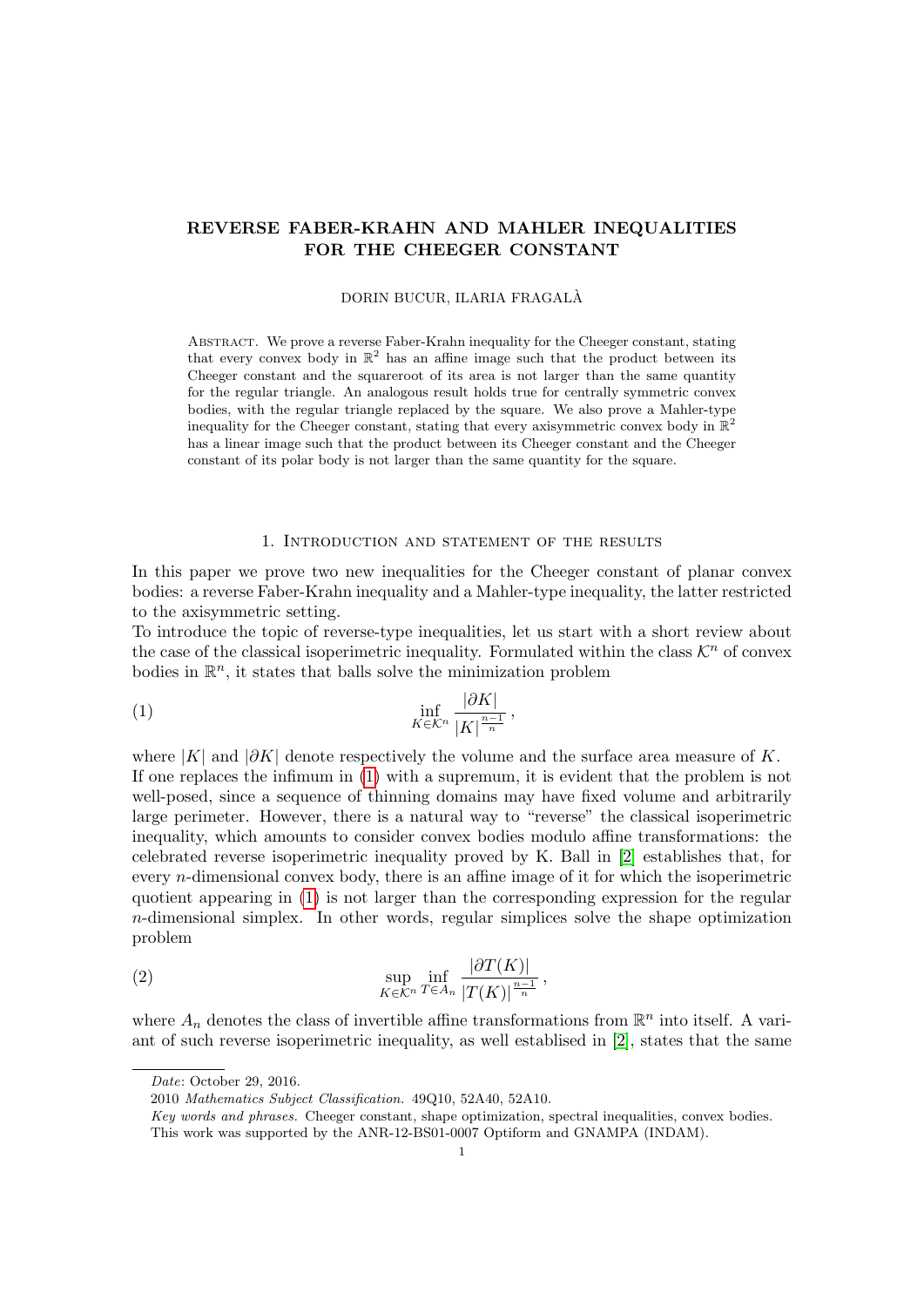problem restricted to the class  $\mathcal{K}_*^n$  of centrally symmetric *n*-dimensional bodies modulo invertible linear transformations, i.e.

(3) 
$$
\sup_{K \in \mathcal{K}_{\pi}^n} \inf_{T \in GL_n} \frac{|\partial T(K)|}{|T(K)|^{\frac{n-1}{n}}},
$$

is solved by n-dimensional cubes.

In the plane, the reverse isoperimetric inequality was firstly proved by Gustin [\[21\]](#page-21-1) and by Behrend [\[6\]](#page-21-2), who studied systematically extremal problems of the form

<span id="page-1-0"></span>(4) 
$$
\sup_{K \in \mathcal{K}_n} \inf_{T \in A_n} f(T(K)),
$$

for several continuous, translation invariant, and zero homogeneous geometric functionals f over  $\mathcal{K}^n$  which attain a known minimum but are unbounded from above (for instance, f can be a quotient involving quantities among diameter, thickness, perimeter, area).

It is clear that a central issue in this matter is to understand features of bodies in special positions, a position being the image under a nondegenerate affine transformation. A body is said to be in *John position* when its ellipsoid of maximal volume is a ball (see Section [2](#page-4-0) for more details). The key discovery by K. Ball which allowed him to prove the reverse isoperimetric inequality in  $n$ -dimensions was that, when put in John position, a convex body gives rise to an isotropic measure to which a general analytic inequality due to Brascamp-Lieb applies. Such powerful inequality has been later generalized, complemented with a dual counterpart, and equipped with equality conditions (see [\[5,](#page-21-3) [27\]](#page-22-0)). In particular, the equality conditions for the reverse isoperimetric inequality have been supplied by Barthe in [\[5\]](#page-21-3).

For wider and enlightening presentations of these topics, we refer to the handbook article [\[4\]](#page-21-4) by K. Ball, to the survey paper [\[19\]](#page-21-5) by Gardner, and to Section 10.13 in [\[32\]](#page-22-1), where it is possible to find also a rich and up-to-date collection of related bibliographical references. An unexplored challenge at the frontier between Calculus of Variations and Convex Geometry is to obtain reverse isoperimetric inequality for variational energies, namely to study shape optimization problems of the form  $(4)$  when  $f(K)$  is not directly driven from the geometry of  $K$  but involves some minimization problem set on  $K$ . In this new context, it seems already quite delicate to obtain reverse inequalities in the planar setting.

In this paper we focus our attention on the case when the involved variational energy is the Cheeger constant of K. We recall that, given  $K \in \mathcal{K}^2$ , its Cheeger constant  $h(K)$  is obtained by minimizing over the subsets of  $K$  the quotient between perimeter and area; equivalently,  $h(K)$  can be defined as the limit of the first Dirichlet eigenvalue  $\lambda_{1,p}(K)$  of the p-Laplacian on (the interior of ) K as  $p \to 1^+$ .

The Cheeger constant satisfies a Faber-Krahn inequality in which balls are optimal domains. Indeed, denoting by  $K^*$  a ball with the same volume as  $K$ , by  $C(K)$  a Cheeger set of K, and by  $C^*(K) \subseteq K^*$  a ball with the same volume as  $C(K)$ , it holds

<span id="page-1-1"></span>
$$
h(K) = \frac{\operatorname{Per}(C(K), \mathbb{R}^2)}{|C(K)|} \ge \frac{\operatorname{Per}(C^*(K), \mathbb{R}^2)}{|C^*(K)|} \ge h(K^*)\,.
$$

Since  $h(\cdot)$  is homogeneous of degree  $-1$  under dilations, denoting by B the unit ball, we can reformulate the above inequality as

(5) 
$$
h(K)|K|^{1/2} \ge h(B)|B|^{1/2}.
$$

In the same perspective as illustrated above for the classical isoperimetric inequality, we search for a reverse form of the Faber-Krahn inequality [\(5\)](#page-1-1). Namely, we study the shape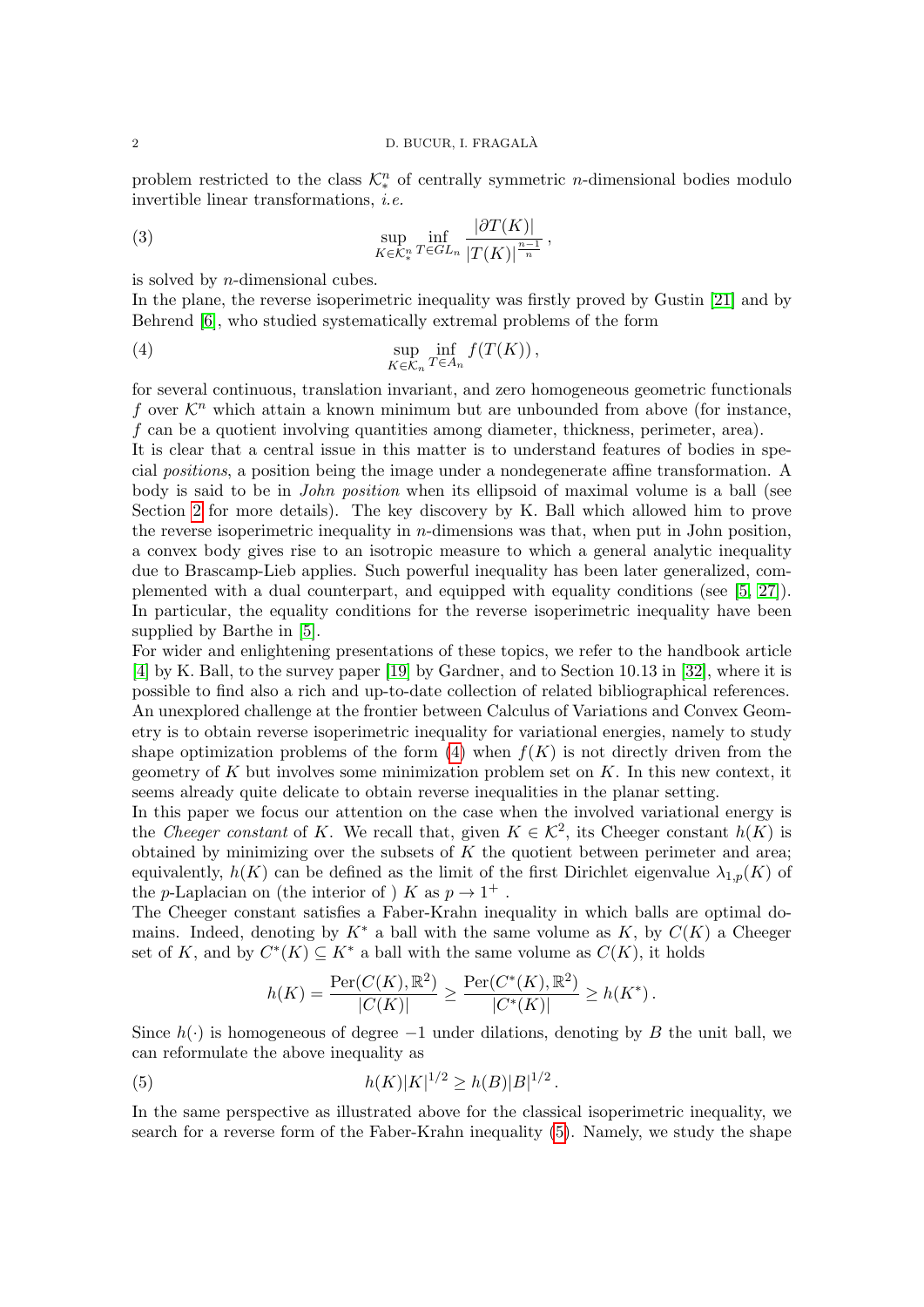optimization problem

<span id="page-2-0"></span>(6) 
$$
\sup_{K \in \mathcal{K}^2} \inf_{T \in A_2} h(T(K)) |T(K)|^{1/2}
$$

and its centrally symmetric variant

(7) 
$$
\sup_{K \in \mathcal{K}_*^2} \inf_{T \in GL_2} h(T(K)) |T(K)|^{1/2}.
$$

Our result reads:

<span id="page-2-2"></span>**Theorem 1.** The regular triangle  $\Delta$  and the square Q solve respectively problems [\(6\)](#page-2-0) and [\(7\)](#page-2-1), namely:

(i) for every  $K \in \mathcal{K}^2$  there is an affine image  $\widetilde{K}$  of  $K$  (given by  $K$  in John position) which satisfies

<span id="page-2-1"></span>
$$
h(\widetilde{K})|\widetilde{K}|^{1/2} \leq h(\Delta)|\Delta|^{1/2} = \inf_{T \in A_2} h(T(\Delta))|T(\Delta)|^{1/2} = 3^{3/4} + \sqrt{\pi};
$$

(ii) for every  $K \in \mathcal{K}^2_*$  there is a linear image  $\widetilde{K}$  of  $K$  (given by  $K$  in John position) which satisfies

$$
h(\widetilde{K})|\widetilde{K}|^{1/2} \le h(Q)|Q|^{1/2} = \inf_{T \in GL_2} h(T(Q))|T(Q)|^{1/2} = 2 + \sqrt{\pi}.
$$

The proof is obtained by strongly relying on the characterization of bodies in John position. Thanks to such characterization, we are able to obtain Theorem [1](#page-2-2) by combining several features of the Cheeger constant of convex planar bodies (including: the uniqueness of the Cheeger set, its characterization via inner parallel sets, a representation formula for the Cheeger constant of polygons whose sides are all touched by the Cheeger set, the Faber-Krahn inequality for the Cheeger constant of  $N$ -gons) with some purely geometric ingredients (such as: the reverse isoperimetric inequality by K. Ball and the Brunn-Minkowski theorem).

In order to make the link between reverse isoperimetric and Mahler-type inequalities, one has to restrict attention to the class  $\mathcal{K}_{\sharp}^2$  of axisymmetric convex bodies. Even more specifically, it is enough to consider the class  $\mathcal O$  of octagons in  $\mathcal K^2_\sharp$  (meant as the class of polygons with at most 8 sides, so that it includes hexagons and squares). Restricted to such class, the variant of problems  $(6)-(7)$  $(6)-(7)$  reads

<span id="page-2-3"></span>(8) 
$$
\sup_{K \in \mathcal{O}} \inf_{T \in D_2} h(T(K)) |T(K)|^{1/2},
$$

where  $D_2$  denotes the class of invertible diagonal transformations of  $\mathbb{R}^2$  into itself.

Clearly, by Theorem [1](#page-2-2) (ii), problem [\(8\)](#page-2-3) is solved by the square. However, it is useful for its implications on Mahler inequality to show that problem [\(8\)](#page-2-3) can be solved by putting octagons  $K \in \mathcal{O}$  in a different position K than John's one, which can be characterized by having intersection segments with the coordinate axes of equal length. Notice that, up to a homothety, such a linear image K turns out to be wedged between the two squares  $Q_-\$ and  $Q_+$ ,  $Q_-$  being the square with vertices ( $\pm 1, 0$ ) and  $(0, \pm 1)$ , and  $Q_+$  being the square with vertices ( $\pm 1, \pm 1$ ). For this reason we say that  $\widetilde{K}$  is in  $Q_{\pm}$ -position. We have:

<span id="page-2-4"></span>**Theorem 2.** For every  $K \in \mathcal{O}$ , if  $\widetilde{K}$  denotes the image of K in  $Q_{\pm}$ -position, it holds

$$
h(\widetilde{K})|\widetilde{K}|^{1/2} \leq h(Q)|Q|^{1/2}.
$$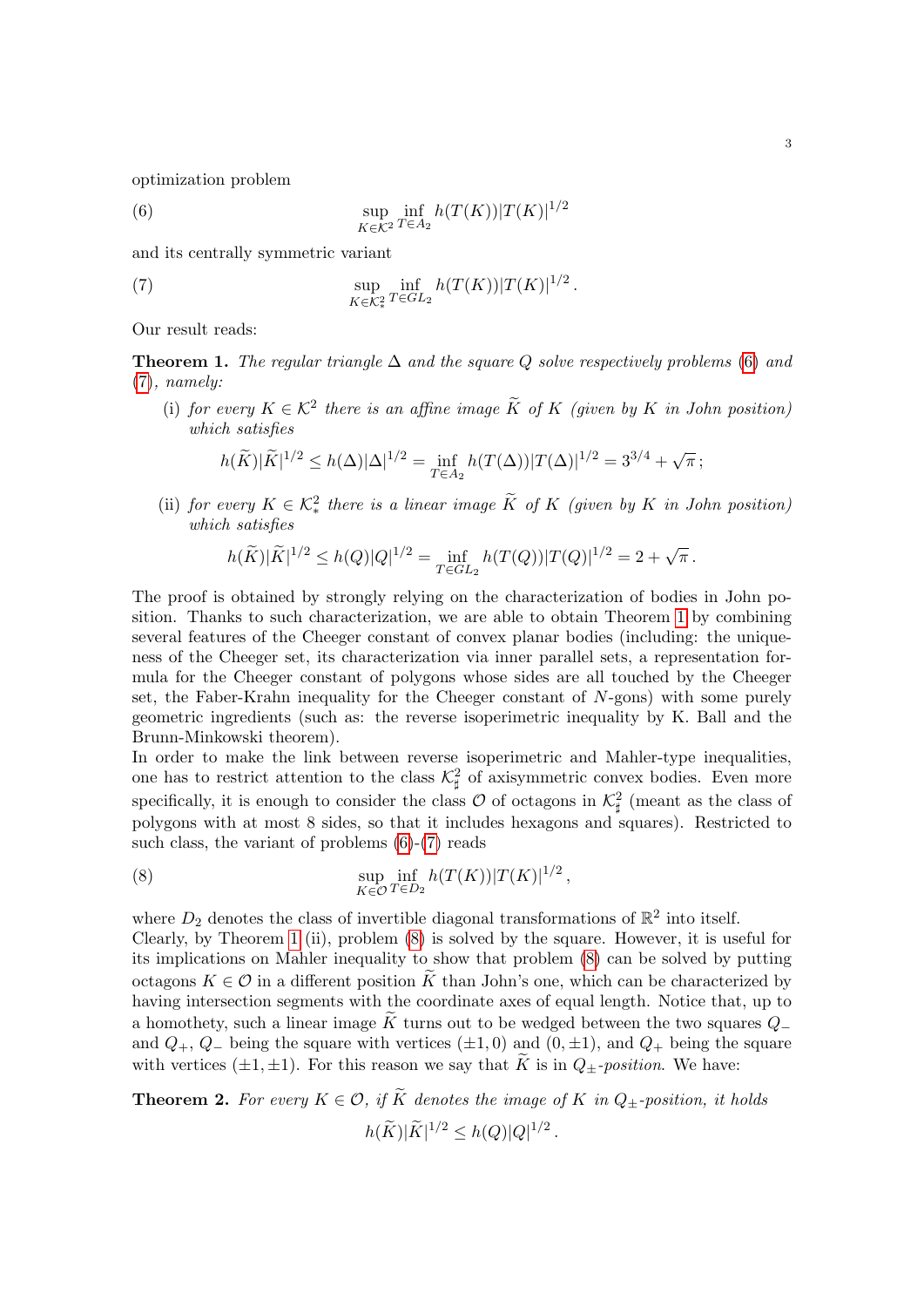### 4 D. BUCUR, I. FRAGALA`

As a by-product of Theorem [2,](#page-2-4) we are able to show that the Cheeger constant of planar axisymmetric convex bodies satisfies a Mahler-type inequality. To introduce it, let us recall few facts about geometric inequalities involving polar duality. An important affine invariant, which is usually called volume product, is given by the product between the volume of K and the volume of its polar body  $K^o := \{y \in \mathbb{R}^2 : \langle x, y \rangle \leq 1 \ \forall x \in K\}$ . A well-known inequality due to Blaschke-Santaló establishes that, in any space dimension, such product is maximal on balls [\[7,](#page-21-6) [31\]](#page-22-2). In [\[28\]](#page-22-3) Mahler proved that, in dimension 2 and for centrally symmetric bodies, the volume product is minimal on the square (and on its affine images):

$$
|K||K^o| \ge |Q||Q^o| \qquad \forall K \in \mathcal{K}_*^2;
$$

an analogous inequality holds true modulo a translation for non-centered planar bodies, with triangles as optimal domains.

In the same paper, dating back to 1939, Mahler conjectured that an analogous result should be valid in any space dimension, namely that the infimum of the volume product over  $\mathcal{K}_{*}^{n}$ should be reached on *n*-cubes and their linear images (and similarly on *n*-simplexes and their affine images when dropping the condition of central symmetry). This conjecture is still unproved, except for some restricted classes of bodies, and it is one of the central open questions in Convex Geometry.

We give up providing a full list of references about progresses on Mahler conjecture, and we limit ourselves to indicate the monograph [\[32\]](#page-22-1) and the blog notes [\[34\]](#page-22-4), where the interested reader can find the main partial achievements about the problem, its history, and a lot of additional bibliography.

As well as reverse isoperimetric-type inequalities, also inequalities involving the notion of polarity for convex bodies are almost unexplored when dealing with variational functionals. In our recent paper [\[9\]](#page-21-7), we have moved a first step in this direction, by proving a Blaschke-Santaló inequality for the first Dirichlet eigenvalue of the Laplacian in any space dimension, and a Mahler-type inequality for axisymmetric bodies in dimension 2. The latter required a reverse Faber-Krahn inequality for axisymmetric convex octagons analogous to Theorem [2,](#page-2-4) which was obtained by mixing analytic and rigorous computer assisted arguments. (In fact, a similar combination of theoretical and numerical arguments is successfully applied to prove Theorem [2.](#page-2-4))

When considering the Cheeger constant, it is immediate to see that the Blaschke-Santalo inequality continues to hold. Namely, the same proof as in [\[9,](#page-21-7) Theorem 1] shows that

(9) 
$$
h(K)h(K^o) \ge h(B)h(B^o) \qquad \forall K \in \mathcal{K}^n_*.
$$

Concerning the converse inequality, in the simplified planar axisymmetric setting the problem can be formulated as

<span id="page-3-0"></span>(10) 
$$
\sup_{K \in \mathcal{K}_{\sharp}^{2}} \inf_{T \in D_{2}} h(T(K))h((T(K))^o).
$$

Notice that it is necessary to insert to the infimum over  $T$  in [\(10\)](#page-3-0) because, differently from the volume product, the shape functional  $h(K)h(K^o)$  is not invariant under invertible linear transformations, and taking directly its supremum over  $\mathcal{K}_{\sharp}^2$  it is easy to see that one would get  $+\infty$ .

Our result reads: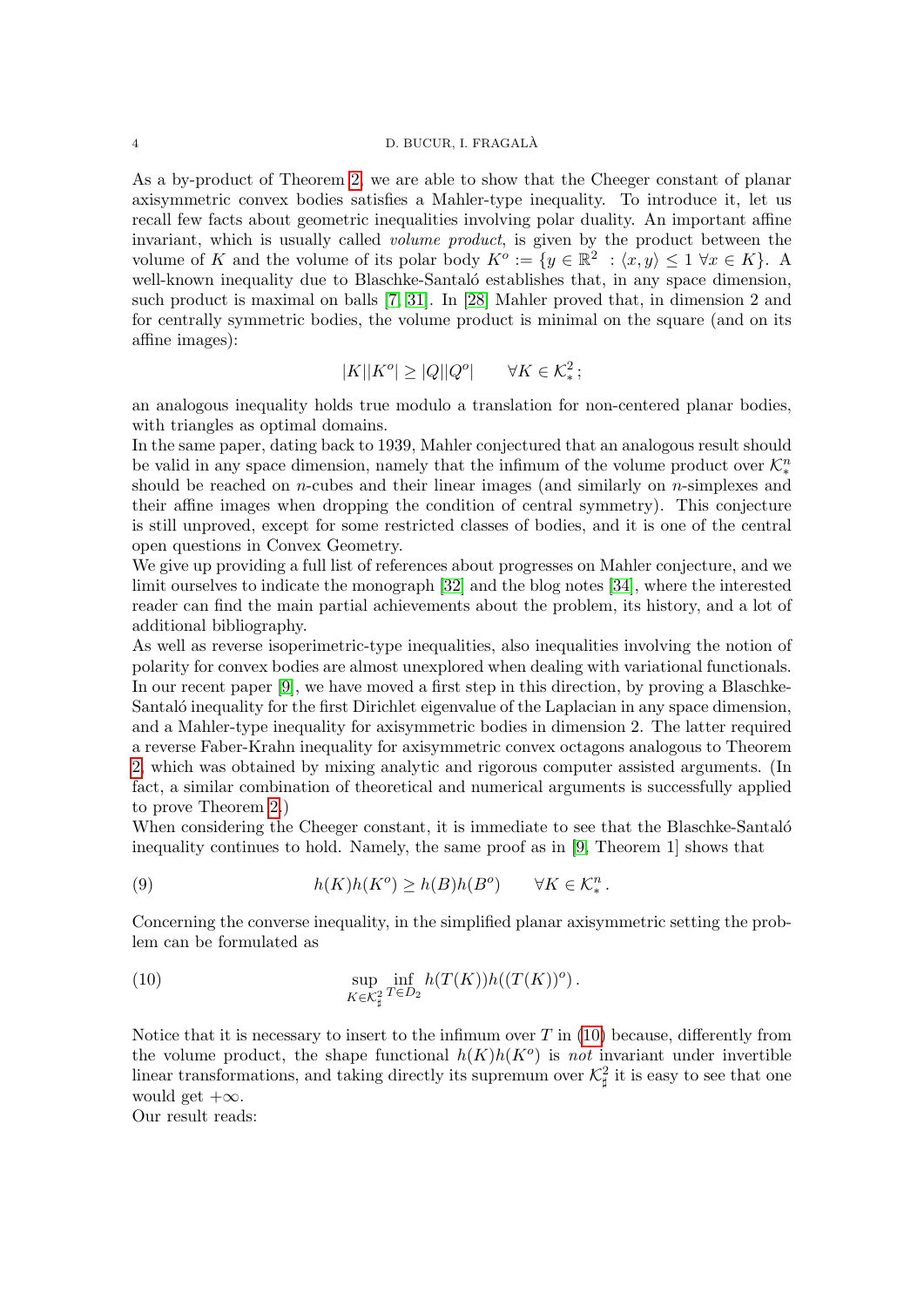<span id="page-4-1"></span>**Theorem 3.** The square Q solves problem [\(10\)](#page-3-0), namely, for every  $K \in \mathcal{K}^2_{\sharp}$  there is a diagonal image  $\widetilde{K}$  of K (given by K in Q+-position) which satisfies √

$$
h(\widetilde{K})h(\widetilde{K}^o) \le h(Q)h(Q^o) = \inf_{T \in D_2} h(T(Q))h((T(Q))^o) = \frac{\sqrt{2}}{4}(2+\sqrt{\pi})^2.
$$

As mentioned above, the analogous of Theorems [2](#page-2-4) and [3](#page-4-1) for  $\lambda_1$ , the first Dirichlet eigenvalue of the Laplacian, have been already obtained in [\[9\]](#page-21-7). We stress that, in spite, the analogous of Theorem [1](#page-2-2) for  $\lambda_1$  is still unproved. We conjecture that it holds true, and we address it as an interesting and challenging open problem.

The paper is organized as follows:

- the proof of Theorem [1](#page-2-2) is given in Section [3;](#page-6-0)

- the proof of Theorem [2](#page-2-4) is given in Section [4;](#page-12-0)

- the proof of Theorem [3](#page-4-1) is given in Section [5.](#page-20-0)

In order to make the paper more readable and self-contained, we devote Section [2](#page-4-0) to recall the basic facts about Cheeger sets and bodies in John position which intervene in the proofs.

## 2. Preliminaries

# <span id="page-4-0"></span>2.1. The Cheeger problem. Given  $K \in \mathcal{K}^2$ , its Cheeger constant is defined by

<span id="page-4-2"></span>(11) 
$$
h(K) := \inf \left\{ \frac{\text{Per}(E, \mathbb{R}^2)}{|E|} : E \text{ measurable, } E \subseteq K \right\}.
$$

where  $\text{Per}(E, \mathbb{R}^2)$  denotes the perimeter of E in the sense of De Giorgi.

In recent years, the minimization problem [\(11\)](#page-4-2), named after Cheeger who introduced it in [\[14\]](#page-21-8), has attracted an increasing interest: without any attempt of completeness, see [\[1,](#page-21-9) [8,](#page-21-10) [11,](#page-21-11) [10,](#page-21-12) [12,](#page-21-13) [13,](#page-21-14) [16,](#page-21-15) [17,](#page-21-16) [18,](#page-21-17) [24,](#page-21-18) [25,](#page-22-5) [33\]](#page-22-6); further references can be found in the review papers [\[26,](#page-22-7) [29\]](#page-22-8).

Below we recall the main results that we shall need to exploit about the Cheeger problem. We state them as a series of propositions. First we recall an uniqueness property holding for convex bodies which has been proved in [\[1\]](#page-21-9) (and is actually true in any space dimension).

<span id="page-4-6"></span>**Proposition 4.** (uniqueness of the Cheeger set) For every  $K \in \mathcal{K}^2$ , the minimization problem  $(11)$  admits a unique solution, which is called the Cheeger set of K.

In the sequel, the Cheeger set of K will be denoted by  $C(K)$ . Next we recall some useful results whose proof can be found in [\[24\]](#page-21-18). Below and throughout the paper, we denote by B the Euclidean unit ball.

<span id="page-4-4"></span>**Proposition 5.** (characterization via inner parallel sets) For every  $K \in \mathcal{K}^2$ , there exists a unique value  $t = t^*$  such that, setting  $K^t = \{x \in K : \text{dist}(x, \partial K) \geq t\}$ , it holds  $|K^t| = \pi t^2$ . Then the Cheeger constant and the Cheeger set of K can be characterized respectively as

<span id="page-4-3"></span>(12) 
$$
h(K) = \frac{1}{t^*} \quad and \quad C(K) = K^{t^*} + t^*B.
$$

If  $K \in \mathcal{K}^2$  is a convex polygon, the above equality shows in particular that

<span id="page-4-5"></span>(13) 
$$
\partial C(K) \cap \text{int}(K) = \bigcup_{j} \Gamma_{j},
$$

where  $\Gamma_j$  is an arc of circle of radius  $t^* = (h(K))^{-1}$  tangent to  $\partial K$ .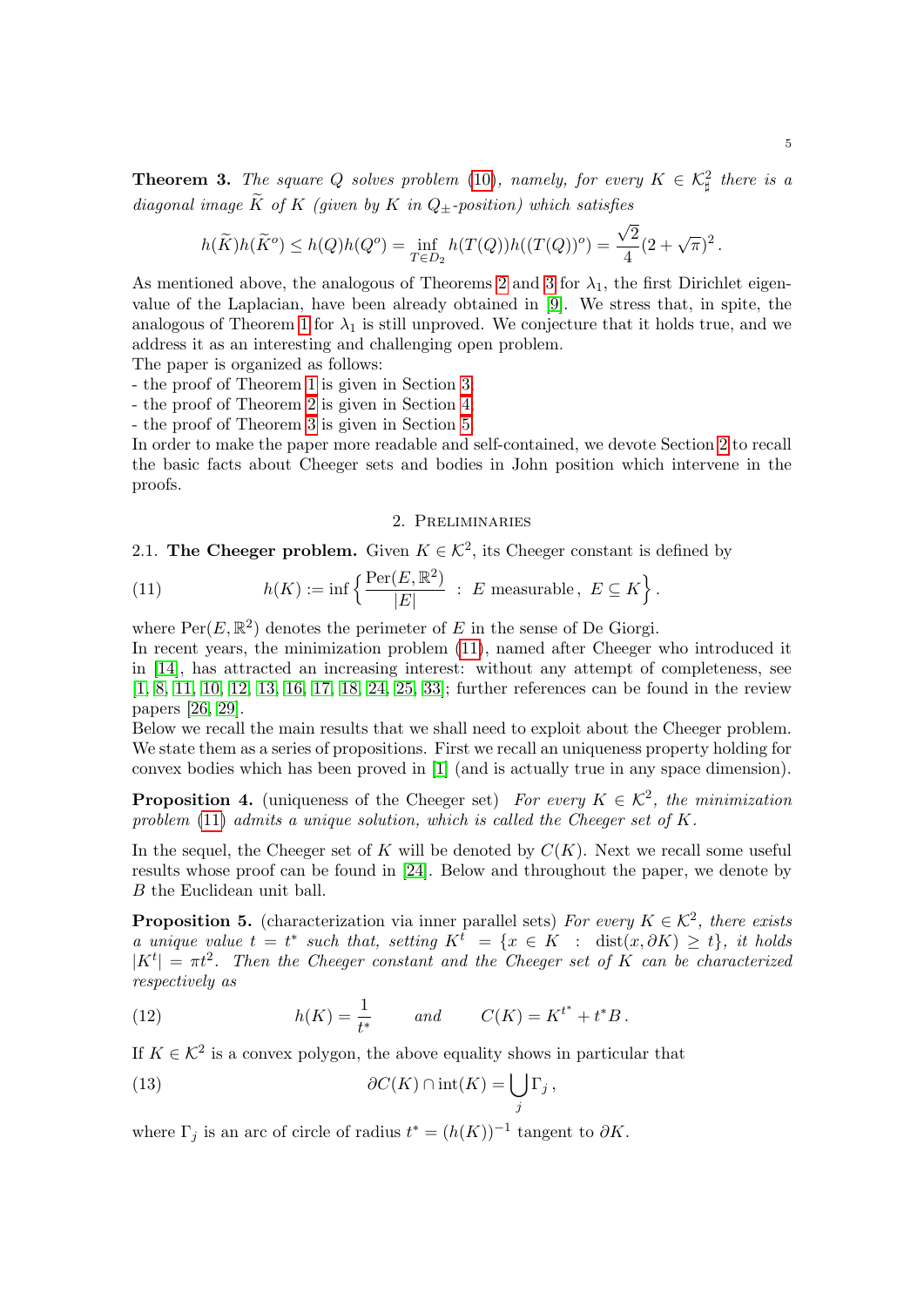### 6 D. BUCUR, I. FRAGALA`

For polygons which are Cheeger-regular according to the definition below, a representation formula for the Cheeger constant even more explicit than [\(12\)](#page-4-3) is available. We recall it in Proposition [7.](#page-5-0)

**Definition 6.** If  $K \in \mathcal{K}^2$  is a polygon, we say that it is *Cheeger-regular* if its Cheeger set  $C(K)$  meets every side of  $\partial K$ .

Given a convex polygon  $K \in \mathcal{K}^2$ , we denote by  $\theta_1, \ldots, \theta_N$  the inner angles of K (ordered in a counter-clockwise order), and we set

(14) 
$$
\Lambda(K) := \sum_{i} \cot\left(\frac{\theta_i}{2}\right).
$$

Recall that the isoperimetric inequality for convex polygons reads (see for instance [\[15\]](#page-21-19)),

<span id="page-5-3"></span><span id="page-5-1"></span>
$$
|\partial K|^2 \ge 4\Lambda(K)|K|,
$$

with equality in case K is circumscribed (namely there is a ball to which every side of  $\partial K$ is tangent).

<span id="page-5-0"></span>**Proposition 7.** (the case of Cheeger-regular polygons) Let  $K \in \mathcal{K}^2$  be a polygon with sides  $\ell_i$  and inner angles  $\theta_i$ ,  $i = 1, ..., N$ . Then K is Cheeger-regular if and only if  $|K| - \overline{r}|\partial K| + \overline{r}^2(\Lambda(K) - \pi) \leq 0$ , with

(15) 
$$
\overline{r} := \min_{i=1,\dots,N-1} \frac{\ell_i}{\cot\left(\frac{\theta_i}{2}\right) + \cot\left(\frac{\theta_{i+1}}{2}\right)}.
$$

In this case,  $(h(K))^{-1}$  is given by the smallest root of the polyonmial  $|K| - r|\partial K| +$  $r^2(\Lambda(K) - \pi)$ , namely it holds

<span id="page-5-2"></span>(16) 
$$
h(K) = \frac{|\partial K| + \sqrt{|\partial K|^2 - 4|K|(\Lambda(K) - \pi)}}{2|K|}.
$$

In particular, if K is circumscribed, we have

<span id="page-5-4"></span>(17) 
$$
h(K) = \frac{|\partial K| + \sqrt{4\pi|K|}}{2|K|}.
$$

Finally, we need to recall the a discrete version of Faber-Krahn inequality [\(5\)](#page-1-1) that we recently proved in [\[10\]](#page-21-12).

**Proposition 8.** (Faber-Krahn inequality for the Cheeger constant of  $N$ -gons) Among all simple polygons with a given area and at most  $N$  sides, the regular  $N$ -gon minimizes the Cheeger constant.

2.2. **Bodies in John position.** Among the ellipsoids contained into a given convex body, there is one of largest volume, which is usually called *John ellipsoid* (since the result was first proved by John in 1948). Hence, each  $K \in \mathcal{K}^n$  can be put in *John position*, that is transformed through an affine function which maps its John ellipsoid into the Euclidean unit ball.

We recall below some facts about bodies in John position. Though they are valid in  $n$ dimensions, we prefer to present directly the 2-dimensional version needed for our purposes. A first quite useful result is a characterization of bodies in John position (for proofs, extensions, and applications, see  $[22, 30, 3, 4, 20, 23]$  $[22, 30, 3, 4, 20, 23]$  $[22, 30, 3, 4, 20, 23]$  $[22, 30, 3, 4, 20, 23]$  $[22, 30, 3, 4, 20, 23]$  $[22, 30, 3, 4, 20, 23]$ .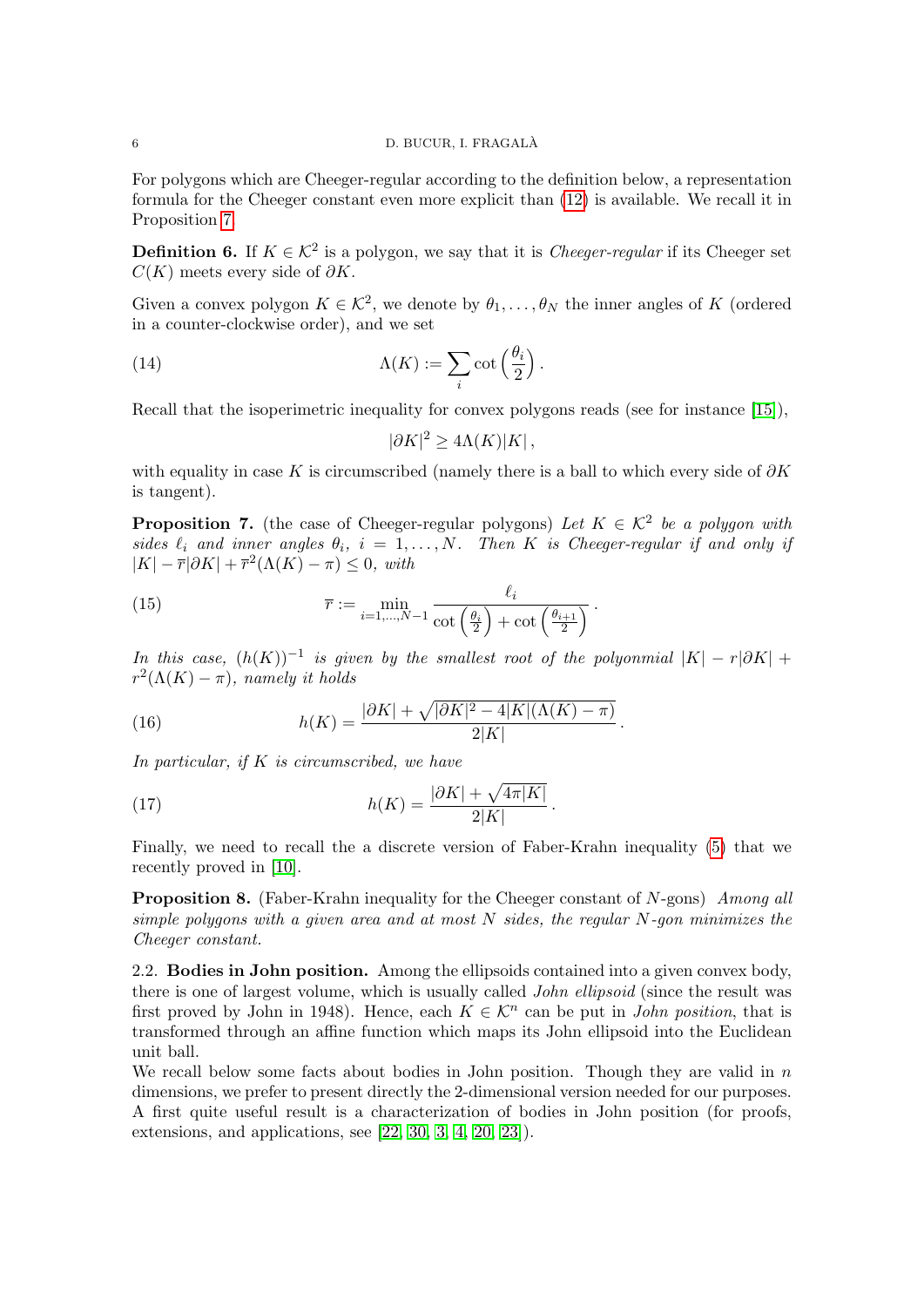<span id="page-6-2"></span>(i) Let  $K \in \mathcal{K}^2$  containing B. Then K is in John position if and only if there exist vectors  $u_i \in \partial B \cap \partial K$  and positive numbers  $\lambda_i$ , for  $i = 1, \ldots, N$ ,  $3 \leq i \leq 5$ , such that

$$
I = \sum_i \lambda_i u_i \otimes u_i \qquad \text{and} \qquad 0 = \sum_i \lambda_i u_i \, .
$$

(ii) Let  $K \in \mathcal{K}^2_*$  containing B. Then K is in John position if and only if there exist vectors  $u_i \in \partial B \cap \partial K$  and positive numbers  $\lambda_i$ , for  $i = 1, \ldots, N$ ,  $2 \leq i \leq 3$ , such that

$$
I=\sum_i\lambda_i u_i\otimes u_i\,.
$$

Next we recall a volume ratio estimate for bodies in John position. It was established by K. Ball in [\[2\]](#page-21-0), and in particular it served as a key ingredient for the proof of his reverse isoperimetric inequality. The latter, already recalled in the Introduction, is restated for convenience below.

### <span id="page-6-1"></span>Proposition 10. (K. Ball's volume ratio estimate)

(i) Let  $K \in \mathcal{K}^2$  be in John position, and let  $\Delta_1$  denote the regular triangle circumscribed around B. Then it holds

$$
|K| \leq |\Delta_1| = 3^{\frac{3}{2}}.
$$

(ii) Let  $K \in \mathcal{K}^2_*$  be in John position, and let  $Q_1$  denote the square circumscribed around B. Then it holds

$$
|K| \le |Q_1| = 4.
$$

<span id="page-6-3"></span>Proposition 11. (K. Ball's reverse isoperimetric inequality)

(i) For every  $K \in \mathcal{K}^2$  there is an affine image  $\widetilde{K}$  of  $K$  (given by  $K$  in John position) which satisfies

$$
\frac{|\partial K|}{|\widetilde{K}|^{\frac{1}{2}}} \le \frac{|\partial \Delta|}{|\Delta|^{\frac{1}{2}}},
$$

where  $\Delta$  is a regular triangle.

(ii) For every  $K \in \mathcal{K}^2_*$  there is a linear image  $\widetilde{K}$  of  $K$  (given by  $K$  in John position) which satisfies

$$
\frac{|\partial \widetilde{K}|}{|\widetilde{K}|^{\frac{1}{2}}} \leq \frac{|\partial Q|}{|Q|^{\frac{1}{2}}},
$$

where  $Q$  is a square.

## 3. Proof of Theorem [1](#page-2-2)

<span id="page-6-0"></span>We set

$$
\mathcal{J} := \left\{ K \in \mathcal{K}^2 \text{ in John position} \right\}, \qquad \mathcal{J}_* := \mathcal{J} \cap \mathcal{K}^2_*.
$$

Let us introduce a sequence of approximating problems. For every  $N \in \mathbb{N}$ , we denote by  $\mathcal{P}^N$  the class of polygons in  $\mathcal{K}^2$  with at most N sides, and we set

$$
\mathcal{J}^N:=\mathcal{J}\cap\mathcal{P}^N\,,\qquad \mathcal{J}^N_*:=\mathcal{J}^*\cap\mathcal{P}^N\,.
$$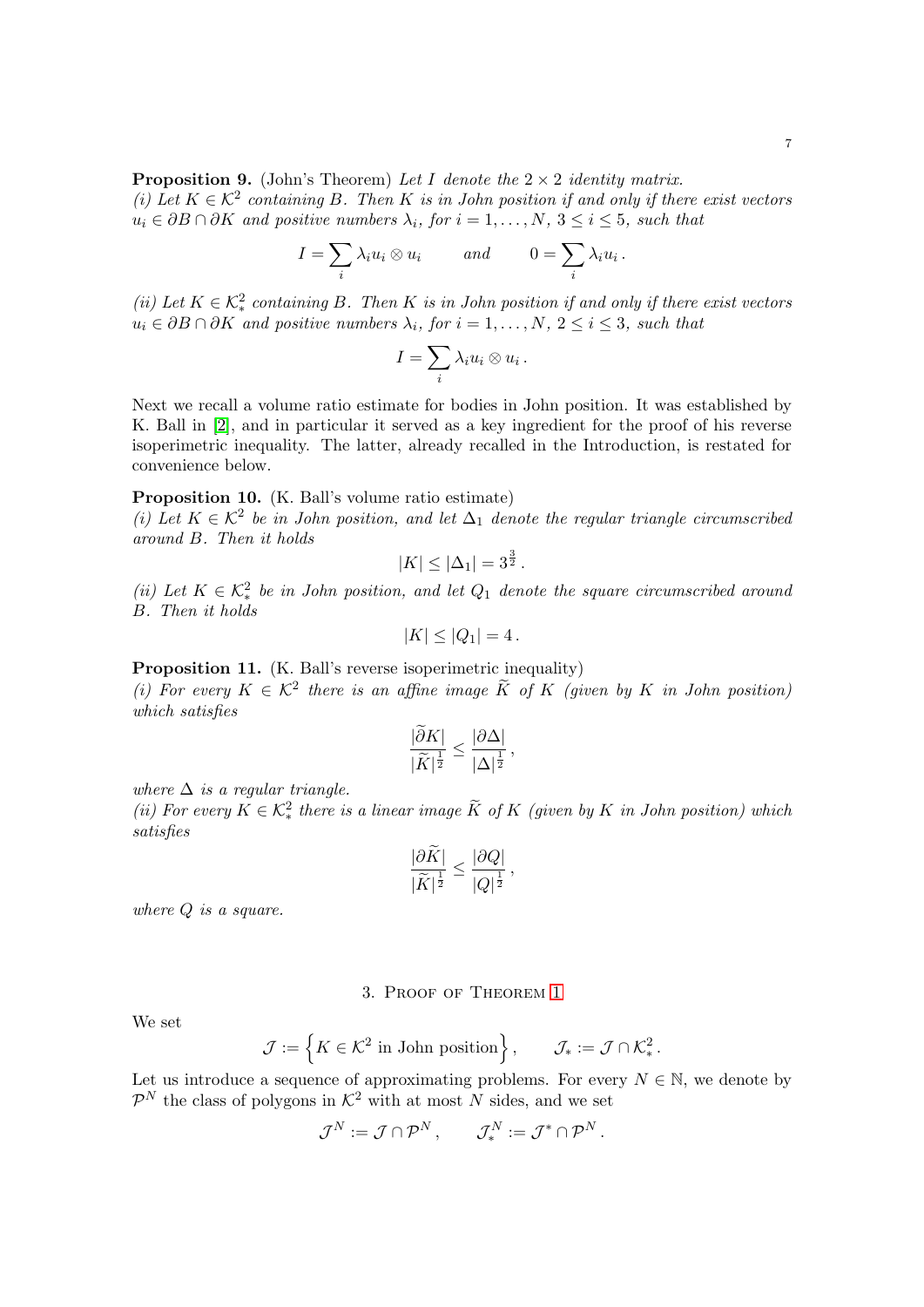Notice that such classes are closed under Hausdorff convergence. Then, since the shape functional  $h(K)|K|^{1/2}$  is continuous on  $\mathcal{K}^2$  in the Hausdorff topology, for every  $N \in \mathbb{N}$  the following problems admit a solution:

<span id="page-7-2"></span>(18) 
$$
\sup_{K\in\mathcal{J}^N} h(K)|K|^{\frac{1}{2}} \quad \text{and} \quad \sup_{K\in\mathcal{J}^N_*} h(K)|K|^{\frac{1}{2}}.
$$

In Proposition [15](#page-10-0) below, we are going to establish that the regular triangle and the square are optimal for any of these maximization problems for polygons.

To achieve this goal, we need some preliminary lemmas. The first one states a general property of polygons in John position.

<span id="page-7-1"></span>**Lemma 12.** Let  $K \in \mathcal{J}^2$  be a polygon, and let  $C(K)$  denotes its Cheeger set. Then it holds

<span id="page-7-0"></span>
$$
B\subset C(K).
$$

Proof. We exploit the characterization of the Cheeger constant and of the Cheeger set given by Proposition [5.](#page-4-4) Let  $t^*$  the unique value such that  $|K^t| = \pi t^2$ . In view of [\(12\)](#page-4-3), and recalling that B has unit radius, to obtain the inclusion  $B \subset C(K)$  it is enough to show the inequality

$$
(19) \t\t t^*<1.
$$

Consider the inner parallel sets  $K^t = \{x \in K : dist(x, \partial K) \ge t\}$ . The values of t such that  $|K^t| < \pi t^2$  are those larger than  $t^*$ . Therefore, if there holds  $|K^1| < \pi$ , the required inequality [\(19\)](#page-7-0) is fulfilled. Let us show that the other possible situation, *i.e.*  $|K^1| \geq \pi$ cannot occur. Assume by contradiction that  $|K^1| \geq \pi$ . Let us evaluate the measure of K. Consider the set

$$
K \setminus K^1 = \left\{ x \in K : \text{dist}(x, \partial K) < 1 \right\}.
$$

By the coarea formula, the isoperimetric inequality, and the assumption  $|K^1| \geq \pi$  (which implies  $|K^t| \geq \pi$  for all  $t \in [0,1]$ , we obtain

$$
|K \setminus K^1| = \int_{K \setminus K^1} |\nabla \text{dist}(x, \partial K)| dx
$$
  
= 
$$
\int_0^1 |\partial K^t| dt \ge 2\sqrt{\pi} \int_0^1 |K^t|^{\frac{1}{2}} dt \ge 2\pi.
$$

We infer that

 $|K| = |K \setminus K^1| + |K^1| \geq 3\pi$ .

This contradicts K. Ball's volume ratio estimate  $(cf.$  Proposition [10\)](#page-6-1).

Next, with the help of Lemma [12,](#page-7-1) we establish that if  $K_o$  is an optimal polygon for any of the problems in [\(18\)](#page-7-2), then  $K_0$  is circumscribed around B. To prove such result, we are going to exploit in different ways a one-parameter family of perturbations of  $K_o$ , obtained by a parallel movement of one of its sides which brings it at an oriented distance  $t$  from its initial position. More precisely, let us introduce the following

<span id="page-7-3"></span>**Definition 13.** If  $K \in \mathcal{K}^2$  be a polygon, let S denote a fixed side in  $\partial K$ , and  $S_1$  and S<sub>2</sub> denote the two sides of  $\partial K$  adjacent to S. We denote by  $K_t$  the polygon obtained by keeping fixed the other sides and replacing the three sides  $(S, S_1, S_2)$  by the new sides  $(S^t, S_1^t, S_2^t)$  defined as follows (see Figure [1](#page-8-0) below):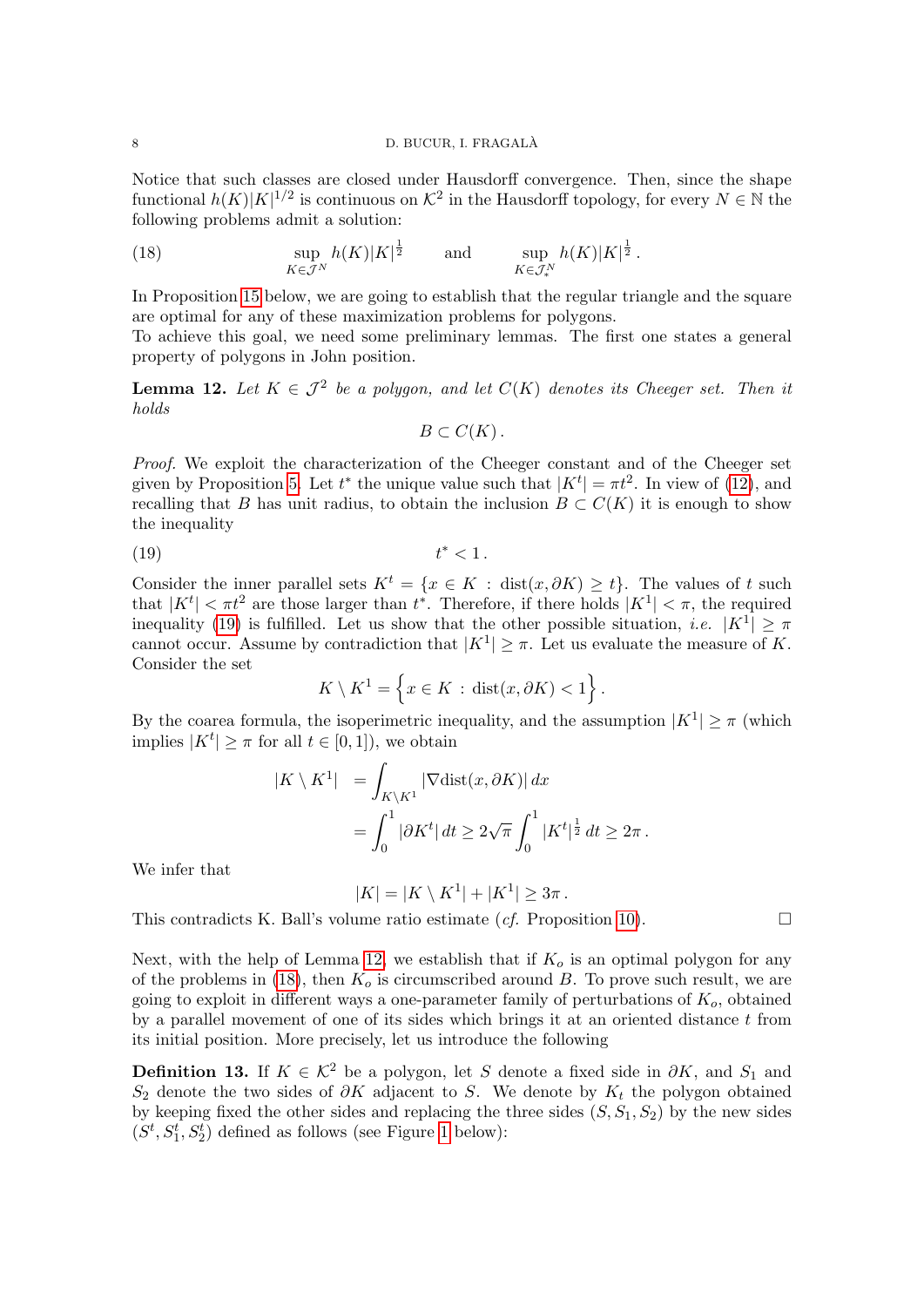- $S<sup>t</sup>$  lies on the straight-line parallel to S having signed distance t from S (precisely, by signed distance t from S, we mean +t or  $-t$  according to whether, respectively,  $S<sup>t</sup>$  does not intersect or intersects  $K_{opt}$ ;
- $S_1^t$  and  $S_2^t$  lie on the same straight-line containing respectively  $S_1$  and  $S_2$ ;
- the lengths of  $S^t$ ,  $S^t_1$  and  $S^t_2$ , are chosen so that the three sides are consecutive (namely  $(S^t, S_1^t)$  and  $(S^t, S_t^2)$  have one point in common).

If  $K \in \mathcal{K}_{*}^2$ , we still denote by  $K_t$  the polygon obtained by making the displacement described above not only to the fixed side  $S$  but also to its symmetrical with respect to the origin (so that  $K_t$  still belongs to  $\mathcal{K}^2_*$ ).



<span id="page-8-0"></span>FIGURE 1. Parallel displacement according to Definition [13](#page-7-3)

<span id="page-8-3"></span>**Lemma 14.** Let  $K_o$  be a solution to any of the maximization problems in [\(18\)](#page-7-2). Then  $K_o$ is circumscribed around B.

Proof. We divide the proof in three steps.

Step 1: None of the arcs of circles contained in  $\partial C(K_o)$  according to [\(13\)](#page-4-5) is tangent to three different sides of ∂K.

Assume by contradiction that there is one of the arcs of circles appearing in  $\partial C(K_o)$ according to [\(13\)](#page-4-5) which is tangent to three different sides of  $\partial K$ . Denote these sides by  $S_1, S, S_2$  (ordered in the counterclockwise order), let  $\ell$  be the length of S, and let  $\theta_1$  and  $\theta_2$  be the angles formed by S respectively with  $S_1$  and  $S_2$ . Then we have

<span id="page-8-1"></span>(20) 
$$
h(K) = \frac{1}{\overline{r}}, \qquad \overline{r} = \frac{\ell}{\cot\left(\frac{\theta_1}{2}\right) + \cot\left(\frac{\theta_2}{2}\right)},
$$

with  $\bar{r}$  defined by [\(15\)](#page-5-1).

Now, for  $t > 0$  small, let  $K_t$  be the polygon obtained by applying Definition [13](#page-7-3) to the side S of  $K_o$ . We claim that  $h(K_t) = h(K_o)$ , Indeed we observe that, since  $\bar{r}$  is given by the second equality in [\(20\)](#page-8-1), we have

<span id="page-8-2"></span>
$$
(21) \quad (K_o)^{\overline{r}} := \left\{ x \in K_o \; : \; \text{dist}(x, \partial K_o) \ge \overline{r} \right\} = \left\{ x \in K_t \; : \; \text{dist}(x, \partial K_t) \ge \overline{r} \right\} =: (K_t)^{\overline{r}},
$$

see Figure [2.](#page-9-0)

By the first equality in [\(20\)](#page-8-1), [\(21\)](#page-8-2), and Proposition [5,](#page-4-4) we have that  $|(K_t)^{\overline{r}}| = \pi \overline{r}^2$ . Since there is a unique value  $s > 0$  such that  $|(K_t)^s| := |\{x \in K_t : \text{dist}(x, \partial K_t) \geq s\}| = \pi s^2$ , according to Proposition [5](#page-4-4) we conclude that  $h(K_t) = \overline{r}^{-1}$ . We have thus proved that  $h(K_t) = h(K_o).$ 

In view of the strict inequality  $|K_t| > |K_o|$ , we have contradicted the optimality of  $K_o$ provided we show that  $K_t$  is admissible, namely that it is in John position. By Lemma [12,](#page-7-1)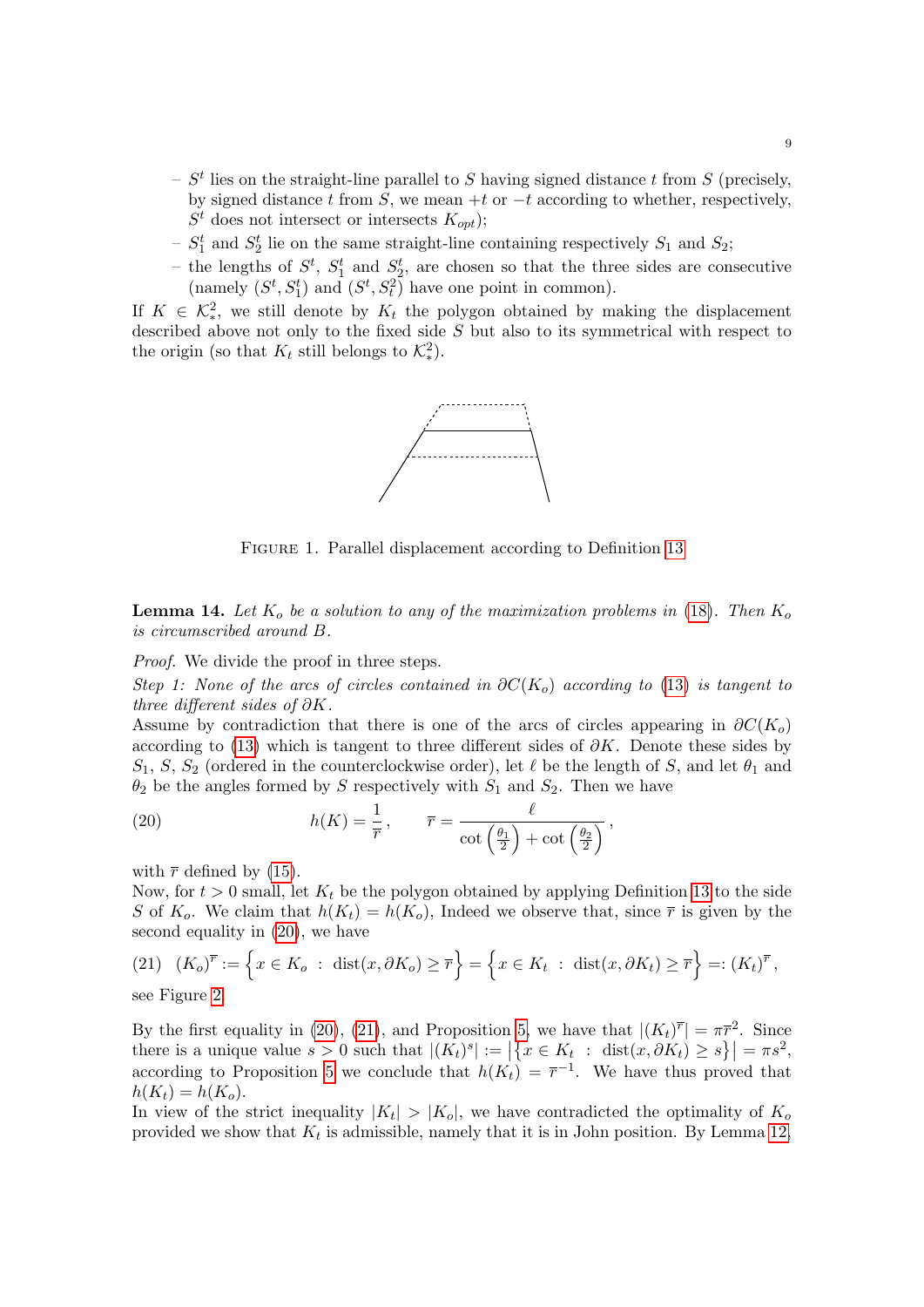

<span id="page-9-0"></span>FIGURE 2. The equality  $(K_o)^{\overline{r}} = (K_t)^{\overline{r}}$ .

we have  $B \subset C(K_t)$  and hence B cannot be tangent to S. Therefore, the contact points  $u_i$  between  $\partial K_o$  and  $\partial B$  given by Proposition [9](#page-6-2) are not moved when we make the parallel displacement of S. Hence these contact points still lie on the intersection between  $\partial K_t$ and  $\partial B$ , so that  $K_t$  is in John position.

### Step 2:  $K_o$  is Cheeger-regular

Assume by contradiction that there is at least one side S in  $\partial K_o$  which is not touched by the Cheeger set  $C(K_o)$  of  $K_o$ . For  $t > 0$  small, let  $K_t$  be the polygon obtained by applying Definition [13](#page-7-3) to the side S of  $K_o$ , so that

<span id="page-9-1"></span>(22) 
$$
K_t \supseteq K_o \quad \text{and} \quad \lim_{t \to 0^+} d_H(K_t, K_o) = 0.
$$

We observe that, similarly as in Step 1, the polygon  $K_t$  belongs to  $\mathcal{P}^N$  (or to  $\mathcal{P}^N_*$ ). Indeed, since by assumption the Cheeger set of  $K_o$  does not touch S, by Lemma [12](#page-7-1) also B does not touch S. In particular, this ensures that the contact points  $u_i$  given by Proposition [9](#page-6-2) are not moved when we make the parallel displacement of S. Hence they still lie on the intersection between  $\partial K_t$  and  $\partial B$ , so that  $K_t$  is in John position.

Consider now the Cheeger set of  $K_t$ , that we denote by  $C(K_t)$ .

We claim that  $C(K_t)$  meets S. Indeed, if this is not the case, we have  $C(K_t) \subset K_0$ , and we can distinguish two cases: either  $C(K_t) = C(K_o)$ , or  $C(K_t) \neq C(K_o)$ . In case  $C(K_t) = C(K_o)$ , since  $K_t$  belongs to  $\mathcal{P}^N$ , and  $|K_t| > |K_o|$ , the optimality of  $K_o$  would be contradicted. In case  $C(K_t) \neq C(K_o)$ , by the uniqueness of the Cheeger set of  $K_o$ ,  $C(K_t)$ cannot be a Cheeger set for  $K_0$ , and hence we would have

$$
h(K_o) < \frac{|\partial C(K_t)|}{|C(K_t)|} = h(K_t),
$$

against [\(22\)](#page-9-1) and the decreasing monotonicity of  $h(\cdot)$  by inclusions.

Now, by Blaschke selection Theorem, we can find a sequence  $t_j \to 0^+$  such that the convex bodies  $\{C(K_{t_j})\}$  converge in Hausdorff distance to some convex body  $C^*$ . Since  $C(K_{t_j})$ meets S for every j, the same occurs for the limit set  $C^*$ . On the other hand, by the continuity of the Cheeger constant in the Haudorff topology on  $\mathcal{K}^2$ , we have

$$
h(K_o) = \lim_{j} h(K_{t_j}) = \lim_{j} \frac{|\partial C(K_{t_j})|}{|C(K_{t_j})|} = \frac{|\partial C^*|}{|C^*|}.
$$

We conclude that  $C^*$  is a Cheeger set for  $K_o$ . Recalling the uniqueness of the Cheeger set in  $\mathcal{K}^2$  (*cf.* Proposition [4\)](#page-4-6), we have reached a contradiction, since we assumed  $C(K_o) \cap S = \emptyset$ . Step 3:  $K_o$  is circumscribed around B.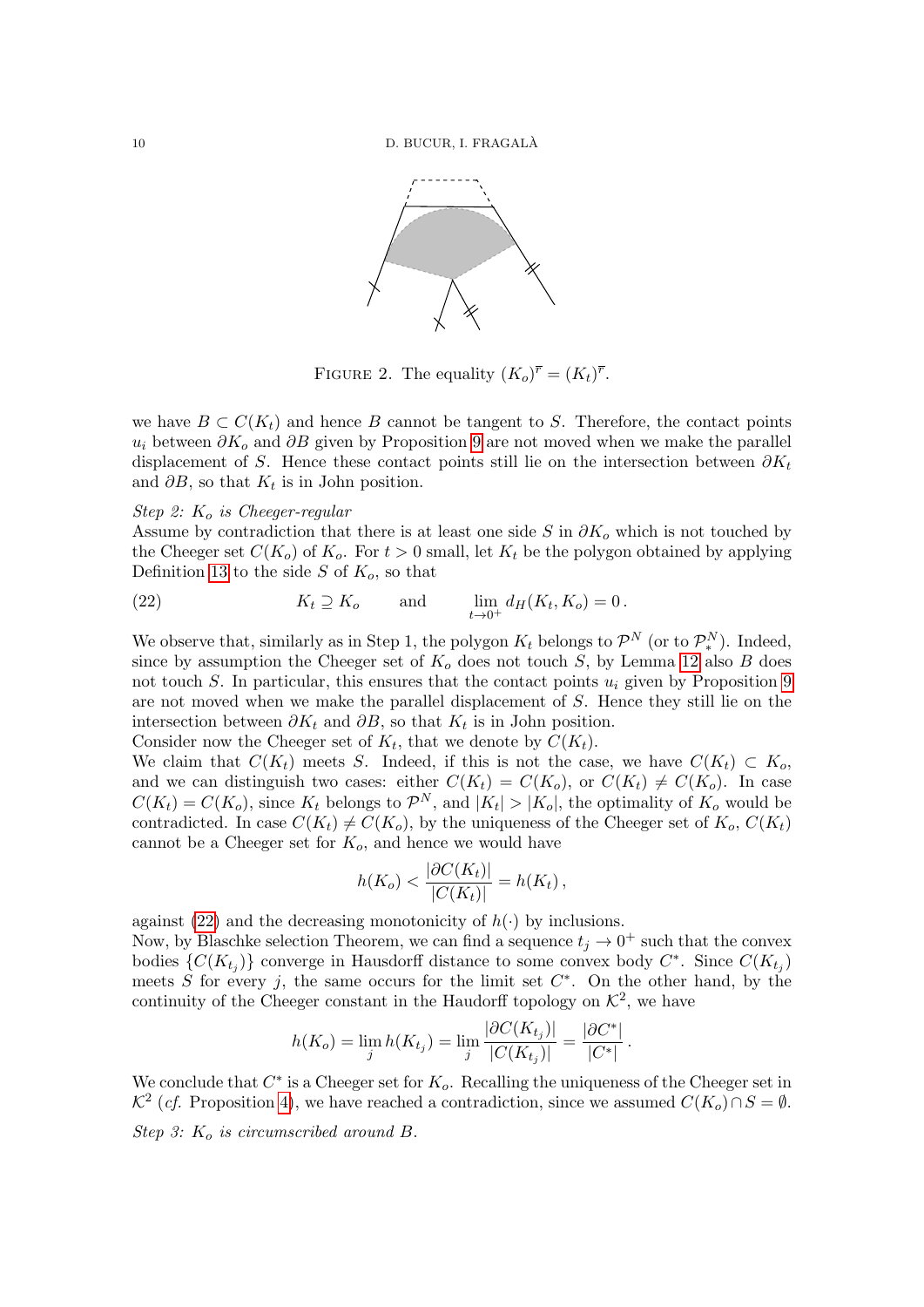Assume that there is at least one side S in  $\partial K_o$  which is not tangent to B. For  $t \in [-\delta, \delta],$ let  $K_t$  be the polygon obtained by applying Definition [13](#page-7-3) to the side S of  $K_o$ . If  $\delta$  is chosen small enough so that  $K_{-\delta} \supseteq B$ , by applying Proposition [9](#page-6-2) as done in the proof of the previous steps we see that  $K_t$  is in John position for every  $t \in [-\delta, \delta]$ . Therefore the function

$$
\Phi(t) := h(K_t)|K_t|^{\frac{1}{2}}
$$

attains its maximum over the interval  $[-\delta, \delta]$  at  $t = 0$ . Now we observe that, setting  $K' := K_{-\delta}$  and  $K'' := K_{\delta}$ , there exists a continuous map  $\alpha : [0,1] \to [-\delta, \delta]$  (with  $\alpha(0) = -\delta$  and  $\alpha(1) = \delta$ ) such that  $(1-t)K' + tK'' = K_{\alpha(t)}$ ; in particular, there exists  $\bar{t} \in (0,1)$  such that  $\alpha(\bar{t}) = 0$ , namely  $(1 - \bar{t})K' + \bar{t}K'' = K_0$ . We deduce that the function

$$
\Psi(t) := \Phi(\alpha(t)) = h(K_{\alpha(t)})|K_{\alpha(t)}|^{\frac{1}{2}} = h((1-t)K' + tK'')|(1-t)K' + tK''|^{\frac{1}{2}}
$$

attains its maximum over the interval [0, 1] at  $t = \overline{t} \in (0, 1)$ .

Let us show that this is not possible. Since we know from Step 2 that  $K_o$  is Cheeger regular, the Cheeger constant of  $K<sub>o</sub>$  can be expressed as in [\(16\)](#page-5-2). Moreover, since we know from Step 1 that none of the arcs of circles contained in  $\partial C(K_o)$  is tangent to three different sides of  $\partial K$ , for  $\delta$  small enough all the sets  $K_t$  are Cheeger-regular too, and their Cheeger constant is given as well by formula  $(16)$  (*cf.* the proof of Proposition [7](#page-5-0) in [\[24\]](#page-21-18) and Remark 22 in [\[10\]](#page-21-12)). Finally notice that, since all the polygons  $(1-t)K' + tK''$  have all the same inner angles, if  $\Lambda$  is the quantity defined in [\(14\)](#page-5-3), there holds

$$
\Lambda\big((1-t)K' + tK''\big) = \Lambda(K_o) \qquad \forall t \in [0,1].
$$

Thus we can write explicitly  $\Psi(t)$  just in terms of the area and the perimeter of the Minkowski linear combination  $(1-t)K' + tK''$ , as

$$
\Psi(t) = \frac{|\partial((1-t)K' + tK'')|}{2|(1-t)K' + tK''|^{\frac{1}{2}}} + \frac{1}{2}\sqrt{\frac{|\partial((1-t)K' + tK'')|^2}{|(1-t)K' + tK''|}} - 4(\Lambda(K_o) - \pi).
$$

We see that

$$
\Psi(t) = g(q(t)), \qquad q(t) := \frac{|(1-t)K' + tK''|^{\frac{1}{2}}}{|\partial((1-t)K' + tK'')|}
$$

,

where the function  $g(s) = \frac{1}{2s} + \frac{1}{2s}$  $\frac{1}{2}\sqrt{\frac{1}{s^2}}$  $\frac{1}{s^2} - 4(\Lambda(K_o) - \pi)$  is strictly monotone decreasing. Then the fact that  $\Psi$  attains its maximum over the interval [0, 1] at an interior point implies that the isoperimetric quotient  $q(t)$  attains its mimumum over [0, 1] at an interior point  $\bar{t} \in (0, 1)$ . But this is not possible, since by using the Brunn-Minkowski theorem and the linearity of perimeter under Minkowski addition in  $K^2$  (see for instance [\[32\]](#page-22-1)), we get

$$
\frac{|(1-\overline{t})K' + \overline{t}K''|^{\frac{1}{2}}}{|\partial((1-\overline{t})K' + \overline{t}K'')|} > \frac{(1-\overline{t})|K'|^{\frac{1}{2}} + \overline{t}|K''|^{\frac{1}{2}}}{(1-\overline{t})|\partial K'| + \overline{t}|\partial K''|} \ge \min\left\{\frac{|K'|^{\frac{1}{2}}}{|\partial K'|}, \frac{|K''|^{\frac{1}{2}}}{|\partial K''|}.\right\}
$$

Notice in particular that the first inequality above is strict because  $K'$  and  $K''$  are not homothetic. We have thus reached a contradiction, and we conclude that all the sides of  $K_o$  must be tangent to B.

<span id="page-10-0"></span>**Proposition 15.** For every  $N \in \mathbb{N}$ , it holds

<span id="page-10-1"></span>
$$
(23) \ \ \sup_{K \in \mathcal{P}^N} h(K)|K|^{\frac{1}{2}} = h(\Delta)|\Delta|^{\frac{1}{2}} = 3^{3/4} + \sqrt{\pi} \,, \ \sup_{K \in \mathcal{P}^N_*} h(K)|K|^{\frac{1}{2}} = h(Q)|Q|^{\frac{1}{2}} = 2 + \sqrt{\pi} \,.
$$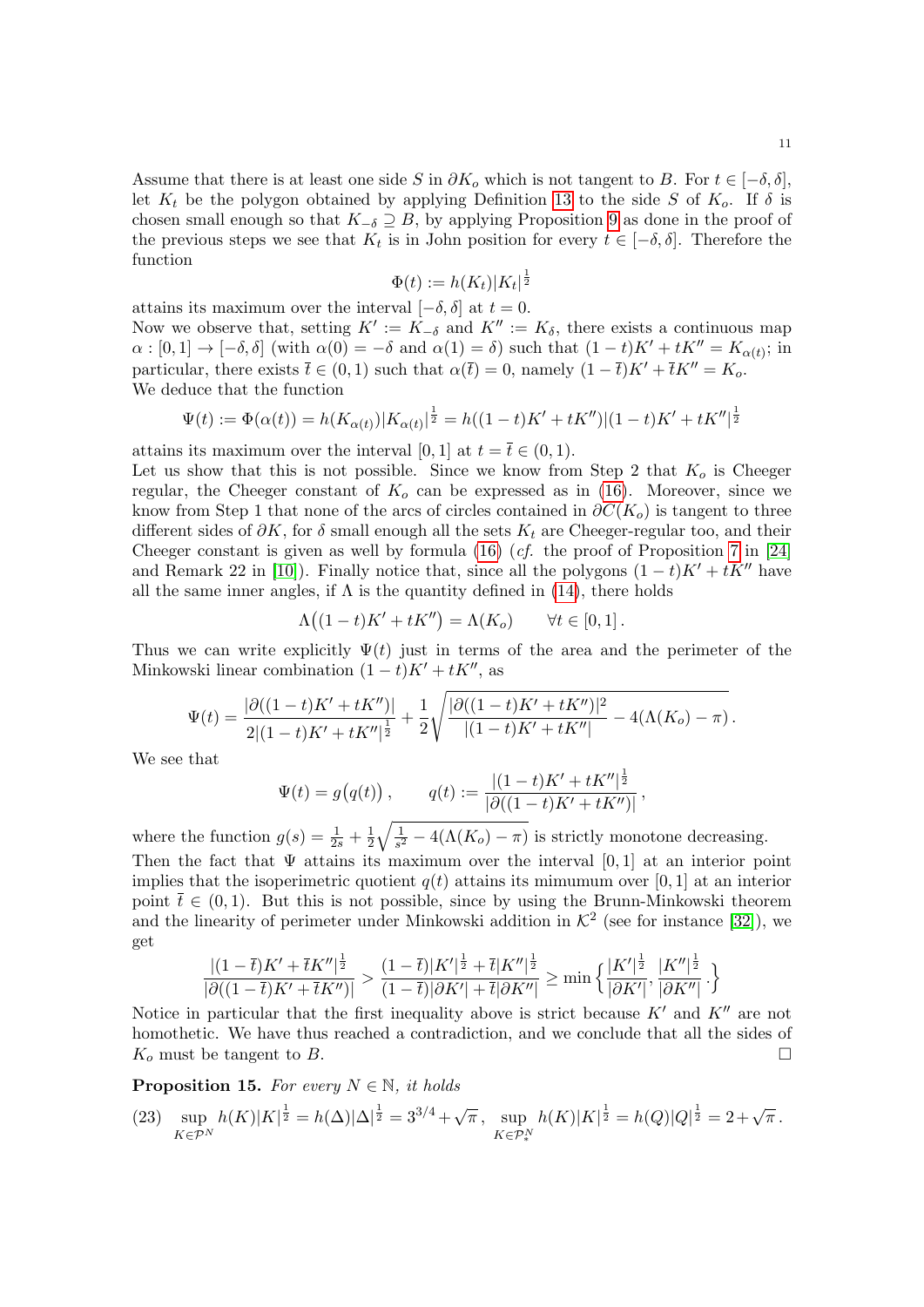*Proof.* Let  $K_o$  be a solution to one of the maximization problems in [\(18\)](#page-7-2). By Lemma [14,](#page-8-3) we know that  $K_0$  is circumscribed around B. Then, by the representation formula [\(17\)](#page-5-4), its Cheeger constant is given by

$$
h(K_o) = \frac{|\partial K_o| + \sqrt{4\pi|K_o|}}{2|K_o|},
$$

so that

$$
h(K_o)|K_o|^{\frac{1}{2}} = \frac{|\partial K_o|}{2|K_o|^{\frac{1}{2}}} + \sqrt{\pi}
$$

By K. Ball's reverse isoperimetric inequality (cf. Proposition [11\)](#page-6-3), the right hand side of the above equality is bounded from above by

<span id="page-11-0"></span>(24) 
$$
\frac{|\partial \Delta|}{2|\Delta|^{\frac{1}{2}}} + \sqrt{\pi} = 3^{3/4} + \sqrt{\pi} \quad \text{or} \quad \frac{|\partial Q|}{2|Q|^{\frac{1}{2}}} + \sqrt{\pi} = 2 + \sqrt{\pi}.
$$

Then the proof of  $(23)$  is concluded because, by using again  $(17)$ , we see that the expres-sions in [\(24\)](#page-11-0) coincide respectively with  $h(\Delta)$  and  $h(Q)$ .

We can now easily obtain the

Conclusion of the proof of Theorem [1](#page-2-2).

Notice first that Theorem [1](#page-2-2) follows if we show that

<span id="page-11-1"></span>
$$
(25)\ \ \sup_{K\in\mathcal{J}}h(K)|K|^{\frac{1}{2}}=h(\Delta)|\Delta|^{\frac{1}{2}}(=3^{3/4}+\sqrt{\pi})\,,\ \sup_{K\in\mathcal{J}_{*}}h(K)|K|^{\frac{1}{2}}=h(Q)|Q|^{\frac{1}{2}}(=2+\sqrt{\pi})\,.
$$

Namely, for every  $K \in \mathcal{K}^2$  there exists  $T \in A_2$  such that  $\widetilde{K} := T(K) \in \mathcal{J}$ . Therefore, using the first equality in [\(25\)](#page-11-1), we have

$$
\sup_{K \in \mathcal{K}^2} \inf_{T \in A_2} h(K) |K|^{\frac{1}{2}} \ge \sup_{K \in \mathcal{J}} h(K) |K|^{\frac{1}{2}} = h(\Delta) |\Delta|^{\frac{1}{2}}.
$$

Hence Theorem [1](#page-2-2) (in the non centrally symmetric case) follows provided

$$
h(\Delta)|\Delta|^{\frac{1}{2}} = \inf_{T \in A_2} h(T(\Delta))|T(\Delta)|^{\frac{1}{2}}.
$$

Such inequality is satisfied since we know from [\[9\]](#page-21-7) that the regular triangle minimizes the functional  $h(K)|K|^{1/2}$  among triangles.

In the centrally symmetric case, the above argument can be repeated just replacing  $K^2$  by  $\mathcal{K}_{*}^2$ ,  $A_2$  by  $GL_2$ ,  $\mathcal J$  by  $\mathcal J_{*}$ , and  $\Delta$  by  $Q$ .

In order to prove [\(25\)](#page-11-1), we observe that, since the shape functional  $h(K)|K|^{1/2}$  is continuous on  $\mathcal{K}^2$  in the Hausdorff topology and the classes  $\mathcal{J}, \mathcal{J}^*$  are closed in the same topology, any of the maximization problems in [\(25\)](#page-11-1) admits a solution  $K_{opt}$ . We claim that it is possible to find a sequence of polygons  $\{P_j\} \subset \mathcal{J}$  which approximate  $K_{opt}$  in the Hausdorff distance  $d_H$ . Indeed, let  $\{u_i\}$  be the contact points between  $\partial K_{opt}$  and B given by Proposition [9.](#page-6-2) According to such proposition, any polygon containing the vectors  $u_i$ 's on its boundary is in John position. Thus, it is enough to take a sequence of polygons  $\{P_i\}$  satisfying  $\lim_j d_H(P_j, K_{opt}) = 0$  and such that, for every j, all the vectors  $u_i$ 's belong to  $\partial P_j$ .

By Proposition [15,](#page-10-0) for every  $j \in \mathbb{N}$  the product  $h(P_j)|P_j|^{\frac{1}{2}}$  is bounded from above by  $h(\Delta)|\Delta|^{\frac{1}{2}}$  (or by  $h(Q)|Q|^{\frac{1}{2}}$  in the centrally symmetric case). We conclude that the same will be true in the limit as  $j \to +\infty$  for  $h(K_{opt})|K_{opt}|^{\frac{1}{2}}$ . This implies [\(25\)](#page-11-1), which in turn yields Theorem [1.](#page-2-2)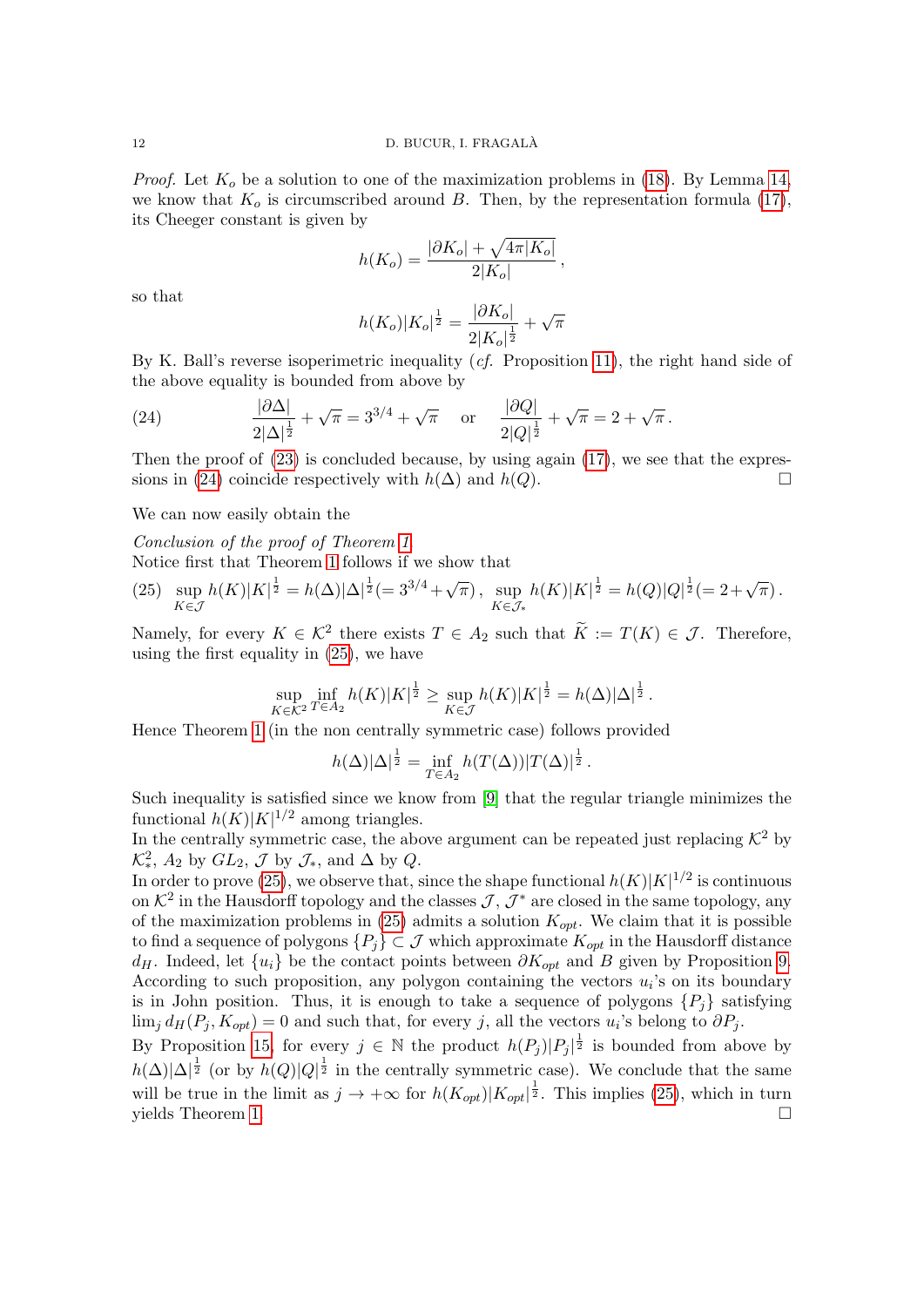## <span id="page-12-2"></span>4. Proof of Theorem [2](#page-2-4)

<span id="page-12-0"></span>Consider the maximization problem

(26) 
$$
\sup \left\{ h(\Omega) |\Omega|^{1/2} \; : \; \Omega \in \mathcal{O} \; : \; Q_- \subseteq \Omega \subseteq Q_+ \right\}.
$$

Clearly it admits a solution, since the class of admissible domains is closed in the Hausdorff topology.

Such family can be parametrized by the two coordinates of one of the vertices not lying on the coordinate axes. For any  $(a, b) \in [0, 1]^2$  with  $b \geq 1 - a$ , we denote by  $\Omega_{(a, b)}$  the octagon with vertices  $(\pm 1, 0), (0, \pm 1), (\pm a, \pm b)$  (which may degenerate into a hexagon or a square). Notice that, up to a rotation, we can reduce ourselves to maximize the functional  $h(\Omega)|\Omega|^{1/2}$  over the class

<span id="page-12-3"></span>(27) 
$$
\mathcal{U} = \left\{ \Omega_{(a,b)} : (a,b) \in [0,1]^2, \quad b \ge \max\{a, 1-a\} \right\}.
$$

The maximization of the functional  $h(\Omega)|\Omega|^{1/2}$  over U will come to maximize an explicit function of two variables. Indeed, we shall find the explicit expression of  $h(\Omega_{(a,b)}) |\Omega_{(a,b)}|^{1/2}$ , which is a rational function depending on a, b and  $\sqrt{P(a, b)}$ , for some polynomial P. Then we have to show that

<span id="page-12-1"></span>(28) 
$$
h(\Omega_{(a,b)})|\Omega_{(a,b)}|^{1/2} - h(Q)|Q|^{1/2} \leq 0 \quad \forall (a,b) \in [0,1]^2 \; : \; b \geq \max\{a,1-a\} \, .
$$

To that aim, we shall exploit a theoretical-numerical argument which is similar to the one used in [\[9\]](#page-21-7) and runs roughly speaking as follows. The inequality [\(28\)](#page-12-1) will be justified via a theoretical analysis in an explicit region (called "confidence zone") around the set of points where the maximum is achieved (in our case the point  $(1, 1)$  and the line segment  $\{(a, b) \in [0, 1]^2 : a + b = 1\}$ . In a second step, we use a computational argument (which leads to a rigorous mathematical proof of the inequality) to prove the inequality outside the confidence zone. Here are the main steps:

- We cover the complement of the confidence zone with a grid, which is chosen to be fine enough.
- For every square of the grid we find an analytical bound of the quantity

$$
h(\Omega_{(a,b)})|\Omega_{(a,b)}|^{1/2} - h(Q)|Q|^{1/2},
$$

valid for every  $(a, b)$  ranging in this square. The analytical bound has an explicit expression, involving elementary functions (polynomials of degree 4 and square roots).

• For every such square, we compute this bound using MATLAB. The computations are carried with machine precision, of order  $10^{-16}$ . We decide that the value of the bound is negative, if it is a negative number of order  $10^{-4}$ . These computations are carried successfully since the confidence zone covers the critical values together with a large enough region around them, and the grid step is chosen small enough.

We give all the computational details at the end of the section.

Let us now start with the proof of  $(28)$ . We begin by showing the following claim:

*Claim*: If  $\Omega_{(\bar{a},\bar{b})}$  is an optimal octagon for problem [\(26\)](#page-12-2), either  $b=1$  (so that  $\Omega_{(\bar{a},1)}$  is a hexagon), or  $\Omega_{(\overline{a},\overline{b})}$  is Cheeger-regular.

Namely, assume by contradiction that  $\Omega_{(\overline{a},\overline{b})}$  is an optimal octagon for problem [\(26\)](#page-12-2) with  $\overline{b}$  < 1 and not Cheeger-regular. Since we work on the class [\(27\)](#page-12-3), we infer that the side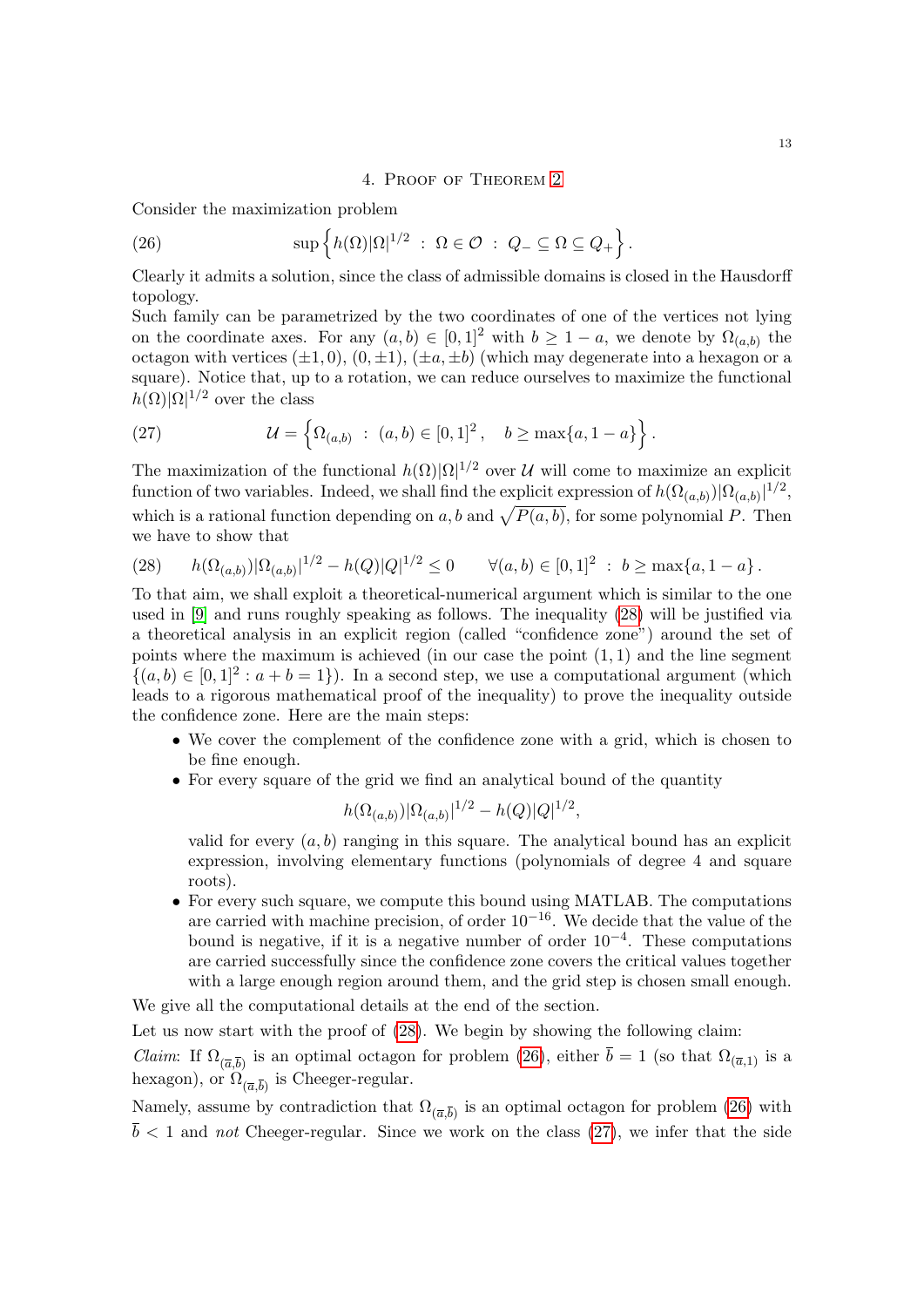S having endpoints  $(0, 1)$  and  $(\bar{a}, b)$  is not touched by the Cheeger set of  $\Omega_{(\bar{a}, \bar{b})}$ . Then, consider for small  $\varepsilon > 0$ , the perturbed octagon  $\Omega_{(a_{\varepsilon},b_{\varepsilon})}$ , obtained by moving the vertex  $(\overline{a}, \overline{b})$  along the straight line through  $(\overline{a}, \overline{b})$  and  $(1, 0)$  into

$$
a_{\varepsilon} := \overline{a} - \varepsilon
$$
,  $b_{\varepsilon} := \frac{\overline{b}}{\overline{a} - 1} (a_{\varepsilon} - 1)$ .

Since S is not touched by the Cheeger set of  $\Omega_{(\overline{a},\overline{b})}$ , by arguing as in Step 1 in the proof of Lemma [14,](#page-8-3) we infer that  $\Omega_{(a_\varepsilon,b_\varepsilon)}$  and  $\Omega_{(\overline{a},\overline{b})}$  have the same Cheeger constant. Since  $|\Omega_{(a_{\varepsilon},b_{\varepsilon})}|>|\Omega_{(\overline{a},\overline{b})}|$ , we have contradicted the optimality of  $\Omega_{(\overline{a},\overline{b})}$ .

Thanks to the claim just proved, we can divide the remaining of the proof in two parts, where we show respectively that the inequality  $h(\Omega_{(a,b)}) |\Omega_{(a,b)}|^{1/2} \leq h(Q) |Q|^{1/2}$  holds true for admissible hexagons (*i.e.* for  $b = 1$ ) and for admissible Cheeger regular octagons.

Case 1: Hexagons. Set for brevity  $\Omega := \Omega_{(a,1)}$ . We are going to compute explicitly  $h(\Omega)$ as a function of the parameter  $a \in [0, 1]$  by exploiting Propositions [5](#page-4-4) and [7.](#page-5-0)



Figure 3.

We observe that the inner angles of  $\Omega$  are

 $\theta_1 = 2 \arccot(1 - a), \qquad \theta_2 = \pi - \arccot(1 - a).$ 

and the radius  $\bar{r}$  defined by [\(15\)](#page-5-1) is given by

$$
\overline{r} = a \tan\left(\frac{\theta_2}{2}\right) = a \cot\left(\frac{1}{2}\operatorname{arccot}(1-a)\right).
$$

Also the quantites  $|\Omega|$ ,  $|\partial\Omega|$ , and  $\Lambda(\Omega)$  are easily computed in terms of a as

(29)  
\n
$$
|\Omega| = 2(a+1)
$$
\n
$$
|\partial\Omega| = 4\left(a + \sqrt{1 + (1-a)^2}\right)
$$
\n
$$
\Lambda(\Omega) = 2 \cot\left(\frac{\theta_1}{2}\right) + 4 \cot\left(\frac{\theta_2}{2}\right).
$$

By Proposition [7,](#page-5-0) we know that  $\Omega$  is Cheeger regular if and only if

<span id="page-13-0"></span>
$$
g(a) := |\Omega| - |\partial\Omega|\overline{r} + (\Lambda(\Omega) - \pi)\overline{r}^2 \le 0
$$

By using [\(29\)](#page-13-0), it is easy to see that g is a rational function of a and  $\sqrt{a + (1 - a)^2}$ , which is strictly positive on  $[0, 0.19]$  and strictly negative on  $[0.21, 1]$ . Moreover, the derivative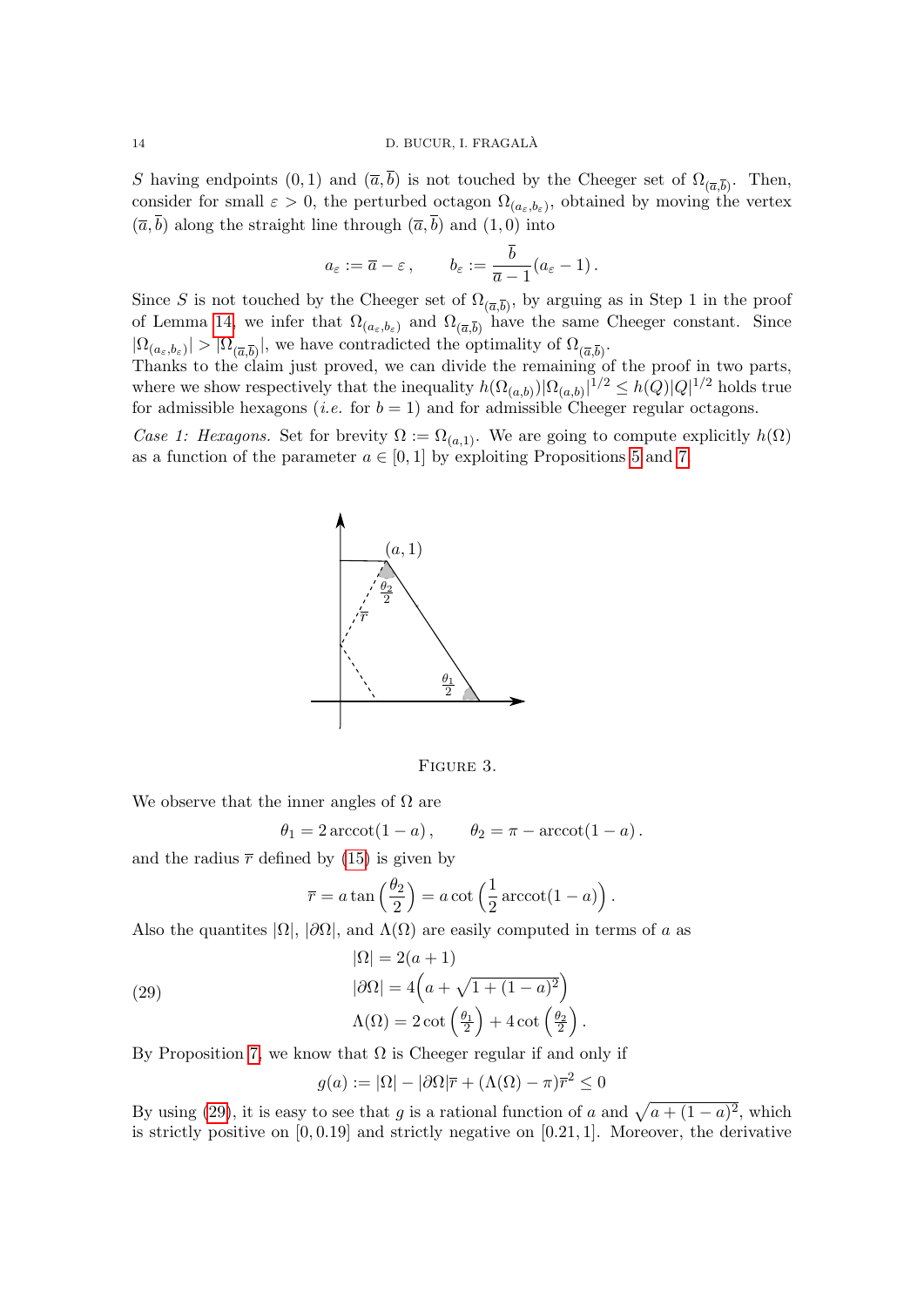$g'(a)$  is strictly negative on the interval [0.19, 0.21]. Hence, there exists a unique zero  $a^* \in (0.19, 0.21)$ , and it holds  $g(a) \ge 0$  for  $a \in [0, a^*]$  and  $g(a) \le 0$  for  $a \in [a^*, 1]$ , see the plot represented in Figure [4,](#page-14-0) obtained with Mathematica.



<span id="page-14-0"></span>FIGURE 4. Plot of the map  $a \mapsto g(a)$  on the interval [0, 1]

Then we distinguish the two possibilities  $a \geq a^*$  and  $a < a^*$ .

(i) Cheeger-regular hexagons:  $a \ge a^*$ . In this case we know from Proposition [7](#page-5-0) that  $h(\Omega)^{-1}$  agrees with the smallest root of the polynomial  $p(r) = |\Omega| - |\partial \Omega|r + (\Lambda(\Omega) - \pi)r^2$ , or equivalently that  $h(\Omega)$  is given by formula [\(16\)](#page-5-2). Then, using this formula and the expressions in [\(29\)](#page-13-0), we can write explicitly the function  $F(a) := h(\Omega)|\Omega|^{1/2} - (2 + \sqrt{\pi})$ for  $a \in [a^*, 1]$ . It is easy to check that the first derivative of the function  $F(a)$  at  $a = 1^$ is strictly positive, so that it is possible to determine  $\bar{\varepsilon} > 0$  so that the function  $F(a)$  is strictly negative in a confidence interval  $(1 - \overline{\varepsilon}, 1)$ . Then, the inequality  $F(a) < 0$  can be proved analytically also outside such confidence interval. Indeed, through elementary estimates, one can show that there holds  $F(a) < 0$  on  $[0.19, \bar{\varepsilon}]$ . In particular, we have that F remains strictly negative on the interval  $(a^*, 1)$  (see the plot represented in Figure [5](#page-15-0) right, obtained with Mathematica).

(i) Not Cheeger-regular hexagons:  $a < a^*$ . In this case the value  $t^*$  such that  $|\Omega^{t^*}| =$  $\pi(t^*)^2$  according to Proposition [5](#page-4-4) is larger than  $\bar{r}$ . (Recall that  $\Omega^t := \{x \in \Omega(a) :$  $dist(x, \partial \Omega(a)) \geq t$ ). In order to compute  $h(\Omega) = (t^*)^{-1}$ , we observe that, for  $t > \overline{r}$ , we have

$$
t = \overline{r} + \varepsilon \quad \Rightarrow \Omega^t = (\Omega^{\overline{r}})^{\varepsilon},
$$

Hence, using Steiner's formula, we have

$$
|\Omega^t| = |\Omega^{\overline{r}}| - |\partial \Omega^{\overline{r}}| \varepsilon + \Lambda (\Omega^{\overline{r}}) \varepsilon^2 ,
$$

where the quantities  $|\Omega^{\overline{r}}|, |\partial \Omega^{\overline{r}}|$ , and  $\Lambda(\Omega^{\overline{r}})$  are easily computed in terms of a as

(30)  
\n
$$
|\Omega^{\overline{r}}| = 2(1-\overline{r})^2 \cot\left(\frac{\theta_1}{2}\right)
$$
\n
$$
|\partial \Omega^{\overline{r}}| = 4(1-\overline{r})\sqrt{1 + \cot^2\left(\frac{\theta_1}{2}\right)}
$$
\n
$$
\Lambda(\Omega^{\overline{r}}) = 2 \cot\left(\frac{\theta_1}{2}\right) + 2 \cot\left(\frac{\pi - \theta_1}{2}\right).
$$

Then, imposing  $|\Omega^t| = \pi t^2$ , we can determine  $h(\Omega)^{-1}$  as  $t^* = \overline{r} + \varepsilon^*$ , with  $\varepsilon^*$  equal to the smallest root of the polynomial  $p(\varepsilon) = |\Omega^{\overline{r}}| - |\partial \Omega^{\overline{r}}| \varepsilon + \Lambda(\Omega^{\overline{r}}) \varepsilon^2 - \pi(\overline{r} + \varepsilon)^2$ , namely

$$
\varepsilon^* = \frac{2(|\Omega^{\overline{r}}| - \pi^{\overline{r}2})}{|\partial \Omega^{\overline{r}}| + 2\pi \overline{r} + \sqrt{(|\partial \Omega^{\overline{r}}| + 2\pi \overline{r})^2 - 4(\Lambda(\Omega^{\overline{r}}) - \pi)(|\Omega^{\overline{r}}| - \pi^{\overline{r}2})}}.
$$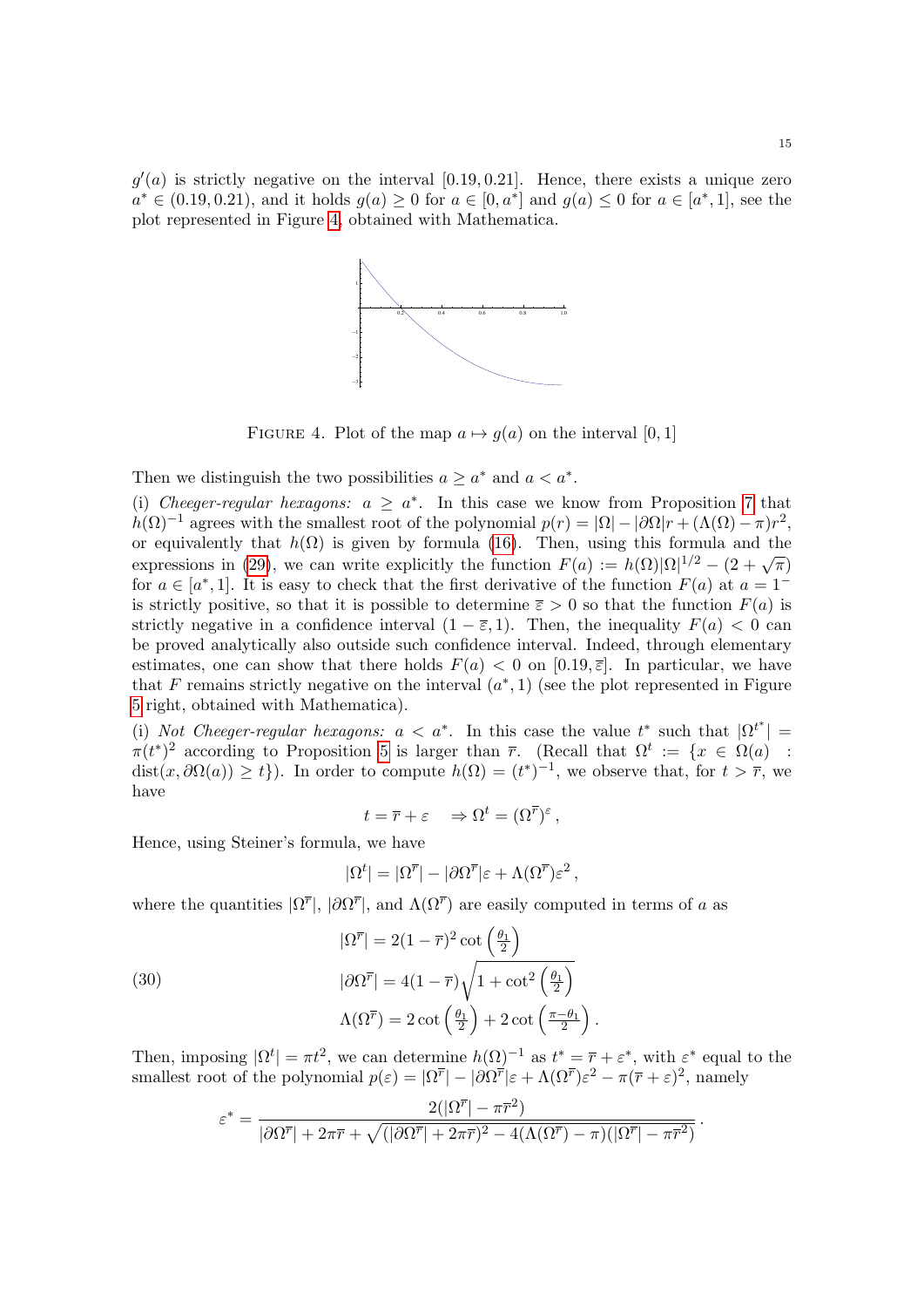### 16 D. BUCUR, I. FRAGALÀ

Consequently, we can write explicitly the function  $F(a) := h(\Omega) |\Omega|^{1/2} - (2 + \sqrt{\pi})$  for  $a \in [0, a^*).$  It is easy to check that, while the first derivative of the function  $F(a)$ at  $a = 0^+$  vanishes, the second order derivative is strictly negative. Then, similarly as above, it is possible to determine  $\bar{\varepsilon} > 0$  so that the function  $F(a)$  is strictly negative in a confidence interval  $(0, \overline{\varepsilon})$ . Then, through elementary computations, one can show analytically that  $F(a) < 0$  on the interval  $[\bar{\varepsilon}, 0.21]$ . In particular, we have that F remains strictly negative on the interval  $(0, a^*)$  (see the plot represented in Figure [5](#page-15-0) left, obtained with Mathematica).



<span id="page-15-0"></span>FIGURE 5. Plots of the map  $a \mapsto F(a)$  on the interval [0,0.21] (left) and on the interval  $[0.19, 1]$  (right)

parameters  $(a, b)$  by means of formula [\(16\)](#page-5-2). Case 2: Cheeger-regular octagons. Set for brevity  $\Omega := \Omega_{(a,b)}$ . Under the assumptions that  $\Omega$  is Cheeger-regular, we are going to compute explicitly  $h(\Omega)$  as a function of the



FIGURE 6.  $16.$ 

For  $(a, b) \in (0, 1)^2$  with  $b > \max\{a, 1 - a\}$ , the inner angles of Ω are

$$
\theta_1 = 2 \arctan\left(\frac{b}{1-a}\right)
$$
  
\n
$$
\theta_2 = \frac{3\pi}{2} - \arctan\left(\frac{b}{1-a}\right) - \arctan\left(\frac{a}{1-b}\right)
$$
  
\n
$$
\theta_3 = 2 \arctan\left(\frac{a}{1-b}\right),
$$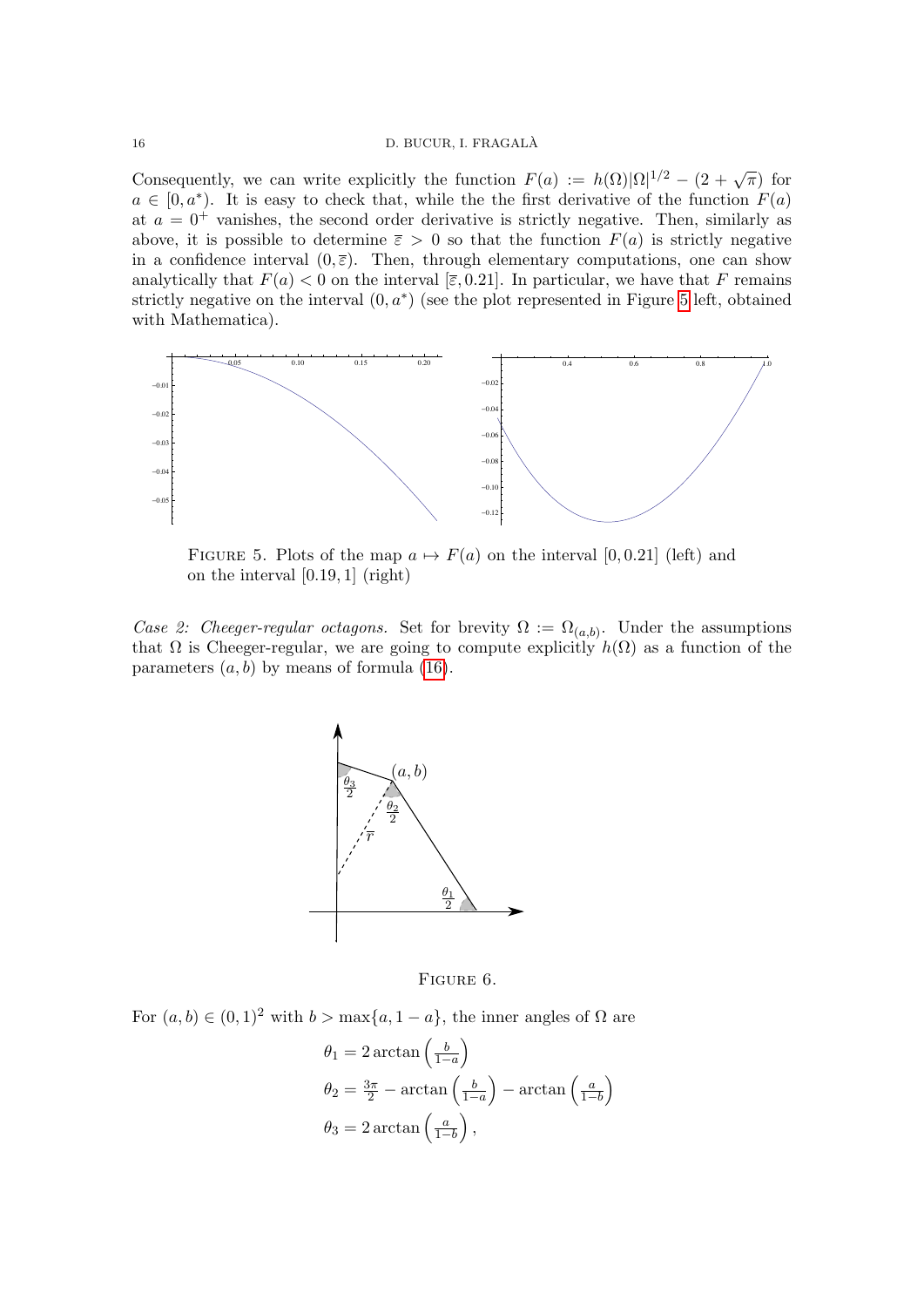and the radius  $\bar{r}$  defined by [\(15\)](#page-5-1) is given by

$$
\overline{r} = \frac{\sqrt{a^2 + (1 - b)^2}}{\cot\left(\frac{\theta_2}{2}\right) + \cot\left(\frac{\theta_3}{2}\right)}.
$$

The expressions of  $|\Omega|$ ,  $|\partial\Omega|$ , and  $\Lambda(\Omega)$  in terms of  $(a, b)$  read

<span id="page-16-1"></span>
$$
|\Omega| = 2(a+b)
$$
  
\n
$$
|\partial\Omega| = 4\left(\sqrt{a^2 + (1-b)^2} + \sqrt{b^2 + (1-a)^2}\right)
$$
  
\n(31)  
\n
$$
\Lambda(\Omega) = 2\left[\cot\left(\frac{\theta_1}{2}\right) + 2\cot\left(\frac{\theta_2}{2}\right) + \cot\left(\frac{\theta_3}{2}\right)\right]
$$
  
\n
$$
= 2\frac{1-a}{b} + 2\frac{1-b}{a} + 4\frac{a+b-1}{\sqrt{a^2 + (1-b)^2} + \sqrt{b^2 + (1-a)^2} + a+b-a^2-b^2}.
$$

We know that  $\Omega$  is Cheeger regular if and only if  $g(a, b) := |\Omega| - |\partial \Omega|\overline{r} + (\Lambda(\Omega) - \pi)\overline{r}^2 \leq 0$ . Figure [7,](#page-16-0) obtained with Mathematica, represents the admissible region of points where  $g(a, b) \leq 0$ . For such values of  $(a, b)$ , we can write explicitly the Cheeger constant in terms of  $(a, b)$  by using formula [\(16\)](#page-5-2) and the expressions in [\(31\)](#page-16-1).



<span id="page-16-0"></span>FIGURE 7. The region of points  $(a, b) \in (0, 1)^2$  with  $b > \max\{a, 1-a\}$  such that  $g(a, b) \leq 0$ .

Then we proceed as follows. As a first step we determine a confidence zone in an explicit way, near the points where we expect to find the maximum of the map  $(a, b) \mapsto$  $h\big(\Omega_{(a,b)}\big)\big|\Omega_{(a,b)}\big|$ <sup>1/2</sup>, namely the vertex  $(a, b) = (1, 1)$  and the line segment  $S := \{(a, b) :$  $a \in [0, 1/2], b = 1 - a$ .

– Confidence region near  $(a, b) = (1, 1)$ .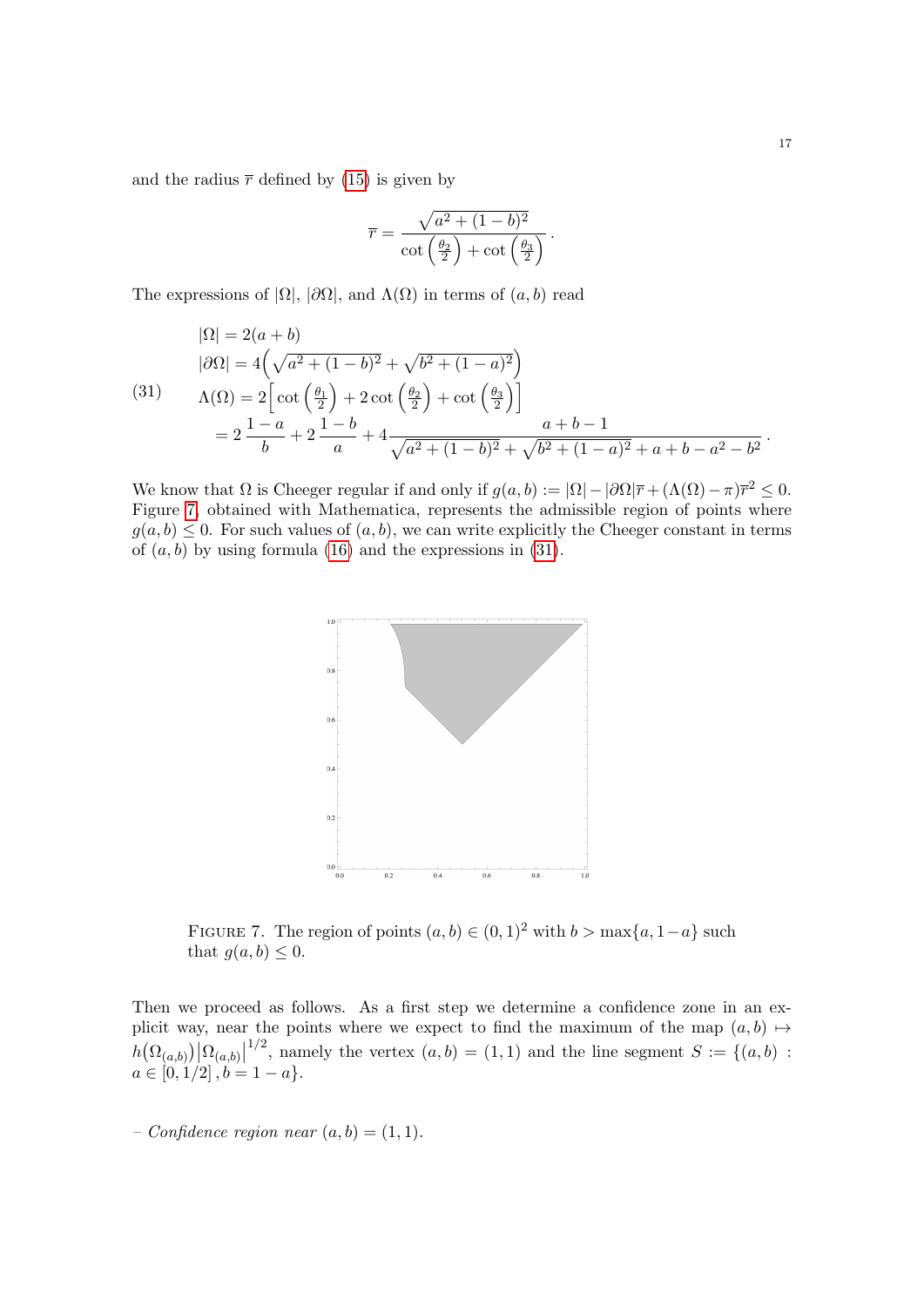We take a point  $(a, b)$  of the form  $(1 - \varepsilon, 1 - \delta)$ . Starting from the expressions in [\(31\)](#page-16-1), and making use only of elementary arithmetic estimates, it is easy to get the inequalities

$$
|\partial\Omega| \le 4\left(2 - (\varepsilon + \delta) + (\varepsilon^2 + \delta^2)\right),
$$
  

$$
|\Omega|^{-1/2} \le \frac{1}{2}\left(1 + \frac{(\varepsilon + \delta)}{4} + \frac{(\varepsilon + \delta)^2}{4}\right),
$$
  

$$
\Lambda(\Omega) \ge 4 - 2(\varepsilon + \delta) + 4\varepsilon\delta.
$$

As a consequence, using formula [\(16\)](#page-5-2) and further straightforward computations, we obtain the following upper bound:

$$
h(\Omega_{(a,b)}) |\Omega_{(a,b)}|^{1/2} \leq 2 + \sqrt{\pi} - \frac{\varepsilon + \delta}{2} + 2(\varepsilon + \delta)^2.
$$

We infer that, provided  $(\varepsilon + \delta) \leq \frac{1}{4}$  $\frac{1}{4}$ , the function  $h(\Omega_{(a,b)})|\Omega_{(a,b)}|$  $1/2$  does not exceed the value  $2 + \sqrt{\pi}$ . In other words, the neighbourhood of  $(1,1)$  given by points  $(a, b) \in (0, 1)^2$ with  $b \ge -a+1.75$  is a confidence region where we have just proved the required inequality analytically.

### – Confidence region near the segment S.

We take now a point  $(a, b)$  of the form  $(x + \varepsilon, 1 - x + \varepsilon)$ . Since it is enough to establish our inequality in the region where  $g(a, b) \leq 0$ , we can assume that  $x \in [0.25, 0.5]$ . Then we use again the expressions in [\(31\)](#page-16-1) and elementary arithmetic estimates to obtain

$$
|\partial\Omega| \le 4\sqrt{2} + \frac{2\sqrt{2}\varepsilon^2}{xy},
$$
  
\n
$$
|\Omega| = 2(1+2\varepsilon),
$$
  
\n
$$
\Lambda(\Omega) \ge 4 - 2\frac{\varepsilon(1+2\varepsilon)}{xy} \left(1 - \frac{\varepsilon}{x} + \frac{\varepsilon^2}{x^2}\right) \left(1 - \frac{\varepsilon}{y} + \frac{\varepsilon^2}{y^2}\right) + \frac{4\varepsilon}{xy \left(1 + \frac{\varepsilon^2}{2x^2}\right) \left(1 + \frac{\varepsilon^2}{2y^2}\right) + xy}.
$$

Then, we exploit as usual formula [\(16\)](#page-5-2): by applying the above inequalities and further tedious but elementary computations, we arrive at the upper bound

$$
h(\Omega_{(a,b)}) |\Omega_{(a,b)}|^{1/2} \leq 2 + \sqrt{\pi} + \frac{1}{2\sqrt{2}} \Big( \frac{\sqrt{8}(\pi - 4)}{\sqrt{\pi}} \varepsilon + \frac{49\sqrt{2}}{8\sqrt{\pi}} \frac{\varepsilon^2}{xy} + \frac{34\sqrt{2}}{8\sqrt{\pi}} \frac{\varepsilon^3}{xy} \Big).
$$

Now we observe that, on the line segment we are working, the product  $xy$  is bounded below by 0.1875. Then the above inequality readily implies that the difference  $h(\Omega_{(a,b)}) |\Omega_{(a,b)}|^{1/2}$ by 0.1610. Then the above mequality readily implies that the difference  $h(x^2(a,b))|^{3/2}(a,b)|^2$ <br> $2+\sqrt{\pi}$  remains negative provided  $\varepsilon \leq 0.01$ . In other words, the neighbourhood of S given by points  $(a, b) \in (0, 1)^2$  with  $a \in [0.25, 0.5]$  and  $1 - a \le b \le 1.01 - a$  is a confidence region where we have just proved the required inequality analytically.

We summarize what we have obtained until now in Figure [8](#page-18-0) below, where the two confidence regions determined above are displayed.

Eventually, as a second and final step, we have to prove the inequality outside the confidence regions determined so far.

Figure [9,](#page-18-1) obtained with Mathematica, shows that the region of points where  $F(a, b) \leq 0$ (in light grey) contains the admissible region of points where  $g(a, b) \leq 0$  (in dark grey). A rigorous proof can be obtained by using some Matlab computations. A similar strategy was used to prove a Mahler type inequality for the first Dirichlet eigenvalue in our recent paper [\[9\]](#page-21-7), but in the present case the proof is much simpler.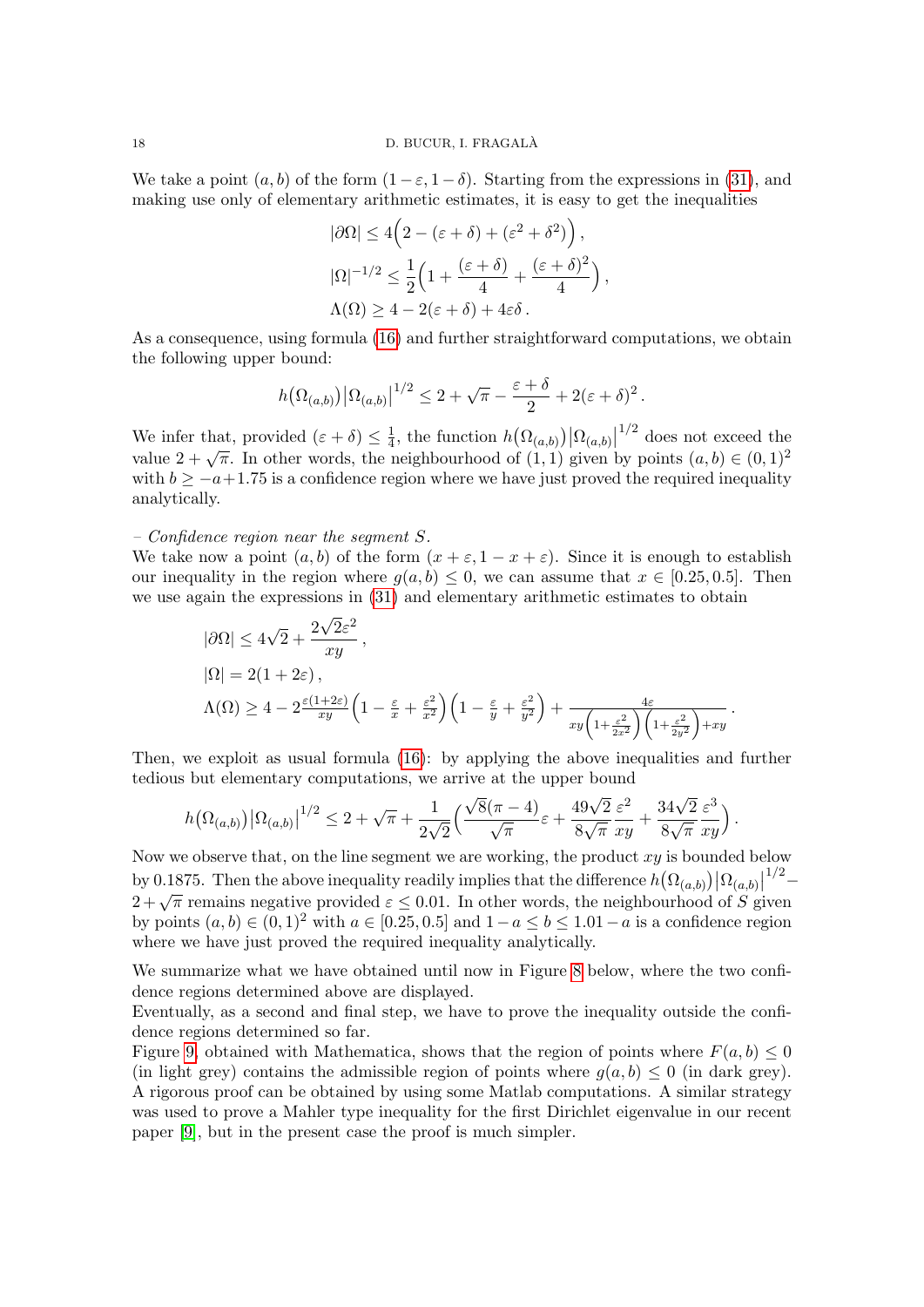

FIGURE 8. The confidence regions near the point  $(1, 1)$  and near the segment S.

<span id="page-18-0"></span>

<span id="page-18-1"></span>FIGURE 9. The regions of points  $(a, b) \in (0, 1)^2$  with  $b > \max\{a, 1 - a\}$ such that  $g(a, b) \leq 0$  (in dark grey) and  $F(a, b) \leq 0$  (in light grey).

The method consists in dividing the computation region (which is the complement in  ${g(a, b) \leq 0}$  of the confidence regions) in a square grid  $\{(\frac{i}{x})^n\}$  $\frac{i}{n}, \frac{j}{n}$  $\frac{j}{n}$ ) :  $0 \leq i \leq j \leq n, i + j \geq j$  $n-1$ } for some large enough  $n \in \mathbb{N}$ . Assume that for some  $(i,j)$  we prove

<span id="page-18-2"></span>(32) 
$$
h(\Omega_{(\frac{i}{n}, \frac{j}{n})})|\Omega_{(\frac{i}{n} + \frac{1}{n}, \frac{j}{n} + \frac{1}{n})}|^{1/2} - h(Q)|Q|^{1/2} < 0.
$$

Then we claim that the inequality [\(28\)](#page-12-1) holds true for every  $(a, b)$  in the square of size  $\frac{1}{n}$ having a low left vertex at  $(\frac{i}{n}, \frac{j}{n})$  $\frac{j}{n}$ .

This is indeed true, thanks to a simple monotonicity argument, which runs as follows. For every point  $(x, y)$  belonging to the this square, both the Cheeger constant and and the Lebesgue measure are monotone with respect to domain inclusion (respectively, monotone decreasing and monotone increasing). Consequently, we have

(33) 
$$
h(\Omega_{(x,y)})|\Omega_{(x,y)}|^{1/2} \le h(\Omega_{(\frac{i}{n},\frac{j}{n})})|\Omega_{(\frac{i}{n}+\frac{1}{n},\frac{j}{n}+\frac{1}{n})}|^{1/2} < h(Q)|Q|^{1/2}.
$$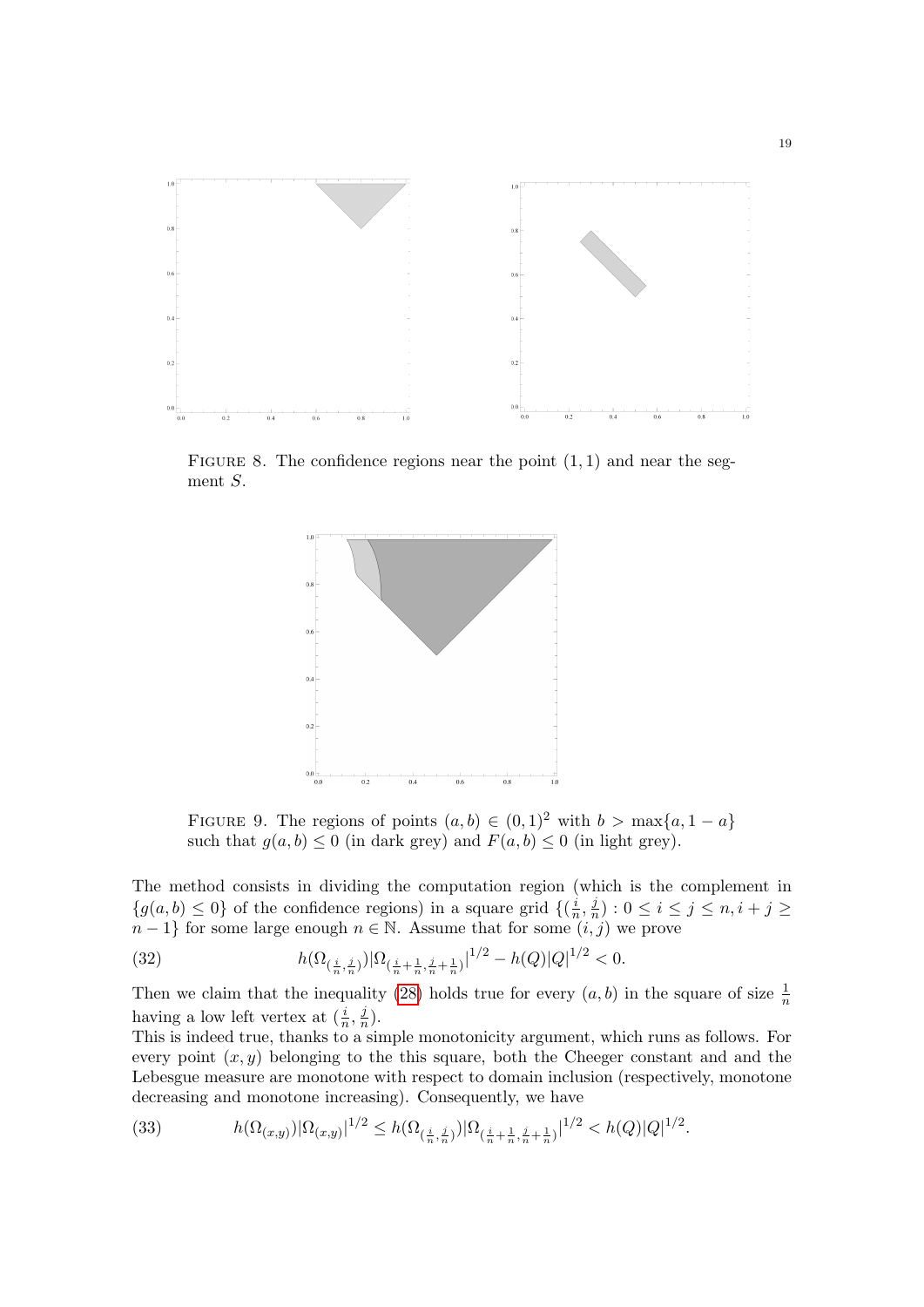### 20 D. BUCUR, I. FRAGALA`



<span id="page-19-0"></span>FIGURE 10. A zoom of the intersection between confidence and nonconfidence region.

Hence, it remains to prove inequality [\(32\)](#page-18-2) for a family of squares covering the complement of the confidence zone. The value  $h(\Omega_{(\frac{i}{n},\frac{j}{n})})|\Omega_{(\frac{i}{n}+\frac{1}{n},\frac{j}{n}+\frac{1}{n})}|^{1/2}$  has an elementary expression, being a fraction involving polynomials of degree 4 and square roots of polynomials of degree 2. The computation of this value is carried with a precision which can be controlled a priori. Provided the computed number is negative and the computational error is smaller than its absolute value, we can conclude that inequality [\(32\)](#page-18-2) holds true.

We used a grid of size  $10^{-3}$  and performed the computations with machine precision, of order  $10^{-16}$ . We decided that the value in [\(32\)](#page-18-2) is negative, if it is a negative number of order not smaller than 10<sup>-4</sup>. Our computations were carried using MATLAB on a 1.8 GHz computer with 4 Go Ram. The computation time is less than one minute. The results are available at <http://www.lama.univ-savoie.fr/~bucur/Matlab-Mahler-web/>.

The confidence zone around the point  $(1, 1)$  is very large and does create any difficulty.

Around the segment  $S$ , the positivity of the quantity in  $(32)$  occurs only in a narrow strip of horizontal width equal to  $8 \cdot 10^{-3}$  around the segment S. It is absolutely normal to get positive values in a small neighborhood of  $S$ , since we introduce an error by choosing to compute the area on a larger octagon. It turns out that all the positive values are convered by the confidence zone, as Figure [10](#page-19-0) shows.

A special attention must be paid when applying the monotonicity argument close to the intersection point  $(\overline{x}, \overline{y})$  between the confidence region near S and the boundary of the admissible region  $\{g(a, b) \leq 0\}$ . In this respect, we point out that our inequality remains true at  $(\bar{x}, \bar{y})$ , which can be directly checked by using the estimates  $0.264 \le \bar{x} \le 0.266$ ,  $0.734 \leq \overline{y} \leq 0.736$ .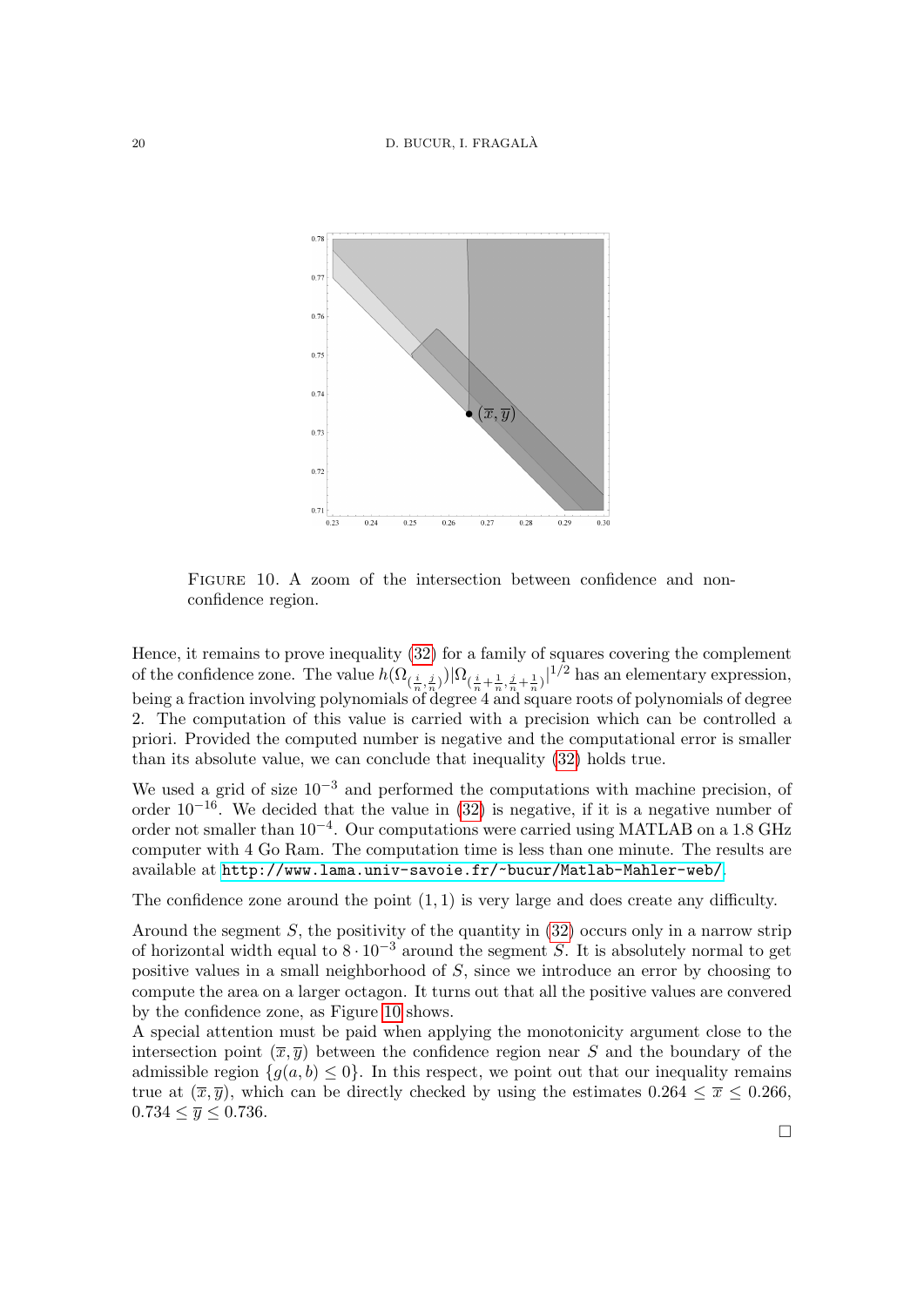# 5. Proof of Theorem [3](#page-4-1)

<span id="page-20-0"></span>The equality  $h(Q)h(Q^o) =$  $\sqrt{2}$  $\sqrt{\frac{2}{4}}(2+\sqrt{\pi})^2$  is immediately checked by using formula [\(17\)](#page-5-4). The equality  $h(Q)h(Q^o) = \inf_{T \in D_2} h(T(Q))h((T(Q))^o)$  follows by by using the Faber-Krahn inequality for the Cheeger constant for quadrilaterals we proved in [\[10\]](#page-21-12), and the invariance of the volume product under invertible linear transformations. Indeed, for any  $T \in D_2$ , we have

<span id="page-20-1"></span>
$$
h(T(Q))h(T(Q)^o) = \frac{h(T(Q))|T(Q)|h((T(Q))^o)|(T(Q))^o|}{|T(Q)||(T(Q))^o|}
$$

$$
\geq \frac{h(Q)|Q|h(Q^o)|Q^o|}{|Q||Q^o|} = h(Q)h(Q^o)
$$

To conclude the proof of Theorem [3](#page-4-1) it remains show that, for every  $K \in \mathcal{K}_{\sharp}^2$ , there is a diagonal image  $\widetilde{K}$  of K which satisfies

(34) 
$$
h(\widetilde{K})h(\widetilde{K}^o) \leq \frac{\sqrt{2}}{4}(2+\sqrt{\pi})^2.
$$

Let  $e_1 = (1,0)$  and  $e_2 = (0,1)$ , and let  $\langle e_1 \rangle, \langle e_2 \rangle$  be the coordinate axes. If  $K \cap \langle e_i \rangle = [-\ell_i, \ell_i]$  for  $i = 1, 2$ , we are going to show that [\(34\)](#page-20-1) holds true by choosing  $\widetilde{K} := T(K)$ , being T the map

(35) 
$$
T(x_1,x_2) := \left(\frac{\ell_2}{\ell_1}x_1,x_2\right) \quad \forall (x_1,x_2) \in \mathbb{R}^2.
$$

Notice that the transformed body  $T(K)$  satisfies the equality condition

$$
|T(K) \cap \langle e_1 \rangle| = |T(K) \cap \langle e_2 \rangle| = \ell_2).
$$

Moreover, since  $K^o \cap \langle e_i \rangle = -\left[\frac{1}{\ell}\right]$  $\frac{1}{\ell_i}, \frac{1}{\ell_i}$  $\frac{1}{\ell_i}$  for  $i = 1, 2$ , the dual transformed body  $(T(K))^o$  =  $(T^t)^{-1}(K^o)$  (where  $(T^t)^{-1}$  is the transformation  $(T^t)^{-1}(y_1, y_2) = \left(\frac{\ell_1}{\ell_2}\right)$  $(\frac{\ell_1}{\ell_2}y_1, y_2)$  satisfies the same kind of equality condition, namely

$$
|(T(K))^\circ \cap \langle e_1 \rangle| = |(T(K))^\circ \cap \langle e_2 \rangle| = \frac{1}{\ell_2}).
$$

Set for brevity  $\widetilde{K} := T(K)$ , and  $\ell := \frac{1}{2} |\widetilde{K} \cap \langle e_1 \rangle| = \frac{1}{2}$  $\frac{1}{2}|K \cap \langle e_2 \rangle|$ . Let  $(x_1, x_2)$  be a fixed point in K, with  $x_1 > 0$ ,  $x_2 > 0$ . Denote by  $\Omega_{(x_1,x_2)}$  the convex axisymmetric octagon with vertices at  $(\pm x_1, \pm x_2), (\pm \ell, 0), (0, \pm \ell)$ . Notice that  $|\Omega_{(x_1, x_2)}| = 2\ell(x_1 + x_2)$ . Since by convexity  $K \supseteq \Omega_{(x_1,x_2)}$ , by using the monotonicity of the Cheeger constant under inclusions and Theorem [2,](#page-2-4) we obtain

<span id="page-20-2"></span>
$$
h^{2}(\widetilde{K})2\ell(x_{1}+x_{2}) \leq h^{2}(\Omega_{(x_{1},x_{2})})2\ell(x_{1}+x_{2}) = h^{2}(\Omega_{(x_{1},x_{2})})|\Omega_{(x_{1},x_{2})}| \leq (2+\sqrt{\pi})^{2}.
$$

Therefore,

(36) 
$$
h^{2}(\widetilde{K})(x_{1}+x_{2}) \leq \frac{(2+\sqrt{\pi})^{2}}{2\ell} \quad \forall (x_{1},x_{2}) \in \widetilde{K}.
$$

The same argument applied to the polar body  $\widetilde{K}^o$  yields

<span id="page-20-3"></span>(37) 
$$
h^{2}(\widetilde{K}^{o})(x_{1}+x_{2}) \leq \frac{(2+\sqrt{\pi})^{2}\ell}{2} \quad \forall (x_{1},x_{2}) \in \widetilde{K}^{o}.
$$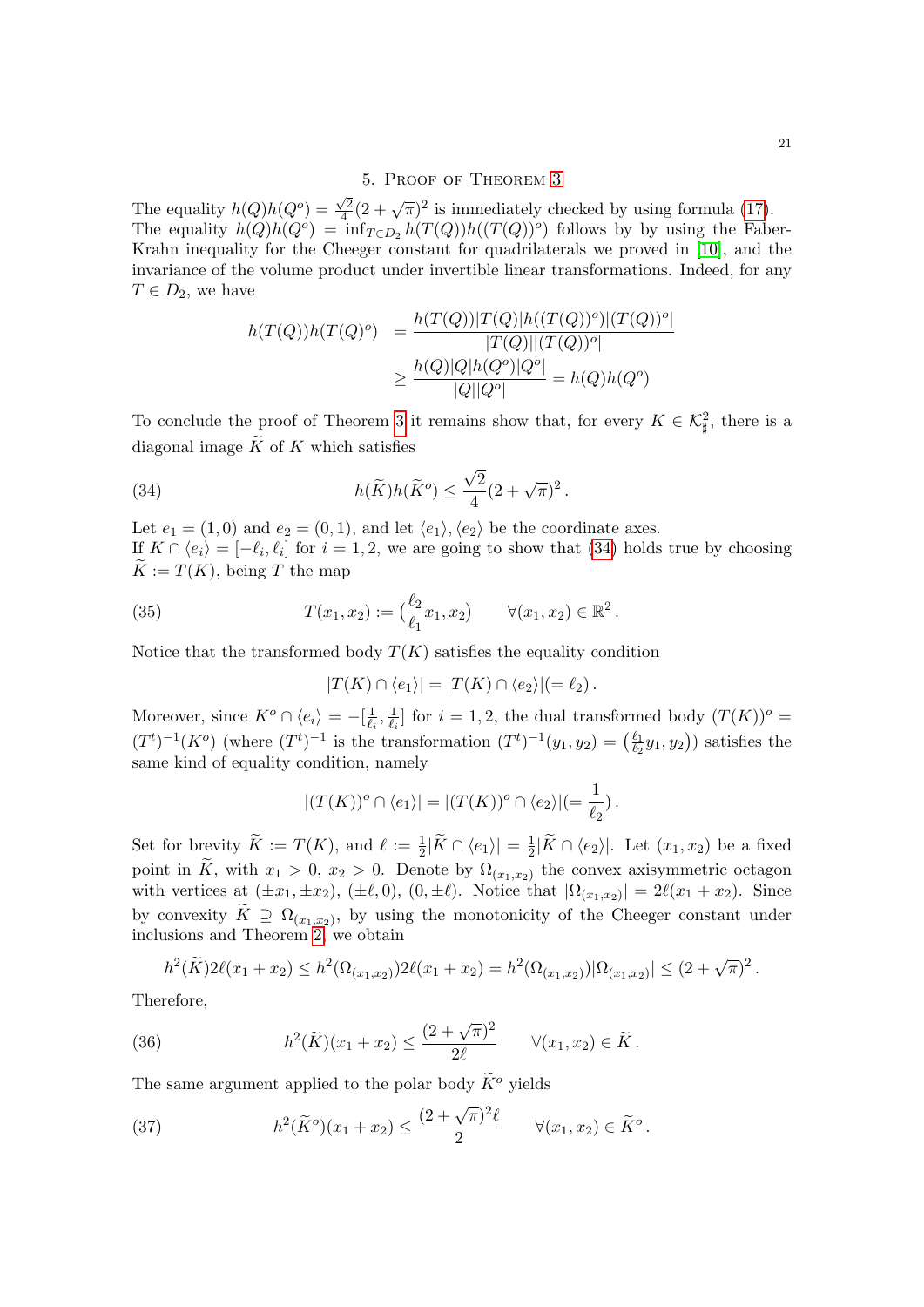The inequalities [\(36\)](#page-20-2) and [\(37\)](#page-20-3) imply respectively that

$$
v := \left(\frac{h^2(\widetilde{K})}{\frac{(2+\sqrt{\pi})^2}{2\ell}}, \frac{h^2(\widetilde{K})}{\frac{(2+\sqrt{\pi})^2}{2\ell}}\right) \in \widetilde{K}^o \quad \text{and} \quad w := \left(\frac{h^2(\widetilde{K}^o)}{\frac{(2+\sqrt{\pi})^2\ell}{2}}, \frac{h^2(\widetilde{K}^o)}{\frac{(2+\sqrt{\pi})^2\ell}{2}}\right) \in \widetilde{K}.
$$

Therefore, the scalar product of v and w is less than or equal to 1, which gives the required inequality  $(34)$ .

### **REFERENCES**

- <span id="page-21-9"></span>[1] F. Alter and V. Caselles, Uniqueness of the Cheeger set of a convex body, Nonlinear Anal. 70 (2009), no. 1, 32–44.
- <span id="page-21-0"></span>[2] K. Ball, Volume ratios and a reverse isoperimetric inequality, J. London Math. Soc. (2) 44 (1991), no. 2, 351–359.
- <span id="page-21-21"></span>[3] K. Ball, Ellipsoids of maximal volume in convex bodies, Geom. Dedicata 41 (1992), no. 2, 241–250.
- <span id="page-21-4"></span>[4] K. Ball, Convex geometry and functional analysis, Handbook of the geometry of Banach spaces, Vol. I, North-Holland, Amsterdam, 2001, pp. 161–194.
- <span id="page-21-3"></span>[5] F. Barthe, On a reverse form of the Brascamp-Lieb inequality, Invent. Math. 134 (1998), no. 2, 335–361.
- <span id="page-21-2"></span>[6] F. Behrend, *Über einige Affininvarianten konvexer Bereiche*, Math. Ann. **113** (1937), no. 1, 713–747.
- <span id="page-21-6"></span>[7] W. Blaschke, Vorlesungen über Integralgeometrie, Deutscher Verlag der Wissenschaften, Berlin, 1955, 3te Aufl.
- <span id="page-21-10"></span>[8] G. Bouchitté, I. Fragalà, I. Lucardesi, and P. Seppecher, Optimal thin torsion rods and Cheeger sets, SIAM J. Math. Anal. 44 (2012), no. 1, 483–512.
- <span id="page-21-7"></span>[9] D. Bucur and I. Fragalà, *Blaschke–Santaló and Mahler inequalities for the first eigenvalue of the* Dirichlet Laplacian, Proc. Lond. Math. Soc. (3) 113 (2016), no. 3, 387–417.
- <span id="page-21-12"></span>[10] D. Bucur and I. Fragalà, A Faber–Krahn Inequality for the Cheeger Constant of N-gons, J. Geom. Anal. 26 (2016), no. 1, 88–117.
- <span id="page-21-11"></span>[11] G. Buttazzo, G. Carlier, and M. Comte, On the selection of maximal Cheeger sets, Differential Integral Equations 20 (2007), no. 9, 991–1004.
- <span id="page-21-13"></span>[12] G. Carlier and M. Comte, On a weighted total variation minimization problem, J. Funct. Anal. 250 (2007), no. 1, 214–226.
- <span id="page-21-14"></span>[13] V. Caselles, A. Chambolle, and M. Novaga, *Uniqueness of the Cheeger set of a convex body*, Pacific J. Math. 232 (2007), no. 1, 77–90.
- <span id="page-21-8"></span>[14] J. Cheeger, A lower bound for the smallest eigenvalue of the Laplacian, Problems in analysis (Papers dedicated to Salomon Bochner, 1969), Princeton Univ. Press, Princeton, N. J., 1970, pp. 195–199.
- <span id="page-21-19"></span>[15] G. Crasta, I. Fragalà, and F. Gazzola, A sharp upper bound for the torsional rigidity of rods by means of web functions, Arch. Ration. Mech. Anal. 164 (2002), no. 3, 189–211.
- <span id="page-21-15"></span>[16] A. Figalli, F. Maggi, and A. Pratelli, A note on Cheeger sets, Proc. Amer. Math. Soc. 137 (2009), no. 6, 2057–2062.
- <span id="page-21-16"></span>[17] V. Fridman and B. Kawohl, Isoperimetric estimates for the first eigenvalue of the p-Laplace operator and the Cheeger constant, Comment. Math. Univ. Carolin. 44 (2003), no. 4, 659–667.
- <span id="page-21-17"></span>[18] N. Fusco, F. Maggi, and A. Pratelli, Stability estimates for certain Faber-Krahn, isocapacitary and *Cheeger inequalities, Ann. Sc. Norm. Super. Pisa Cl. Sci.*  $(5)$  8  $(2009)$ , no. 1, 51–71.
- <span id="page-21-5"></span>[19] R. J. Gardner, The Brunn-Minkowski inequality, Bull. Amer. Math. Soc. (N.S.) 39 (2002), no. 3, 355–405.
- <span id="page-21-22"></span>[20] A.A. Giannopoulos and V.D. Milman, *Euclidean structure in finite dimensional normed spaces*, Handbook of the geometry of Banach spaces, Vol. I, North-Holland, Amsterdam, 2001, pp. 707–779.
- <span id="page-21-1"></span>[21] W. Gustin, An isoperimetric minimax, Pacific J. Math. 3 (1953), 403–405.
- <span id="page-21-20"></span>[22] F. John, Extremum problems with inequalities as subsidiary conditions, Studies and Essays Presented to R. Courant on his 60th Birthday, January 8, 1948, Interscience Publishers, Inc., New York, N. Y., 1948, pp. 187–204.
- <span id="page-21-23"></span>[23] W.B. Johnson and J. Lindenstrauss, *Basic concepts in the geometry of Banach spaces*, Handbook of the geometry of Banach spaces, Vol. I, North-Holland, Amsterdam, 2001, pp. 1–84.
- <span id="page-21-18"></span>[24] B. Kawohl and T. Lachand-Robert, Characterization of Cheeger sets for convex subsets of the plane, Pacific J. Math. 225 (2006), no. 1, 103–118.